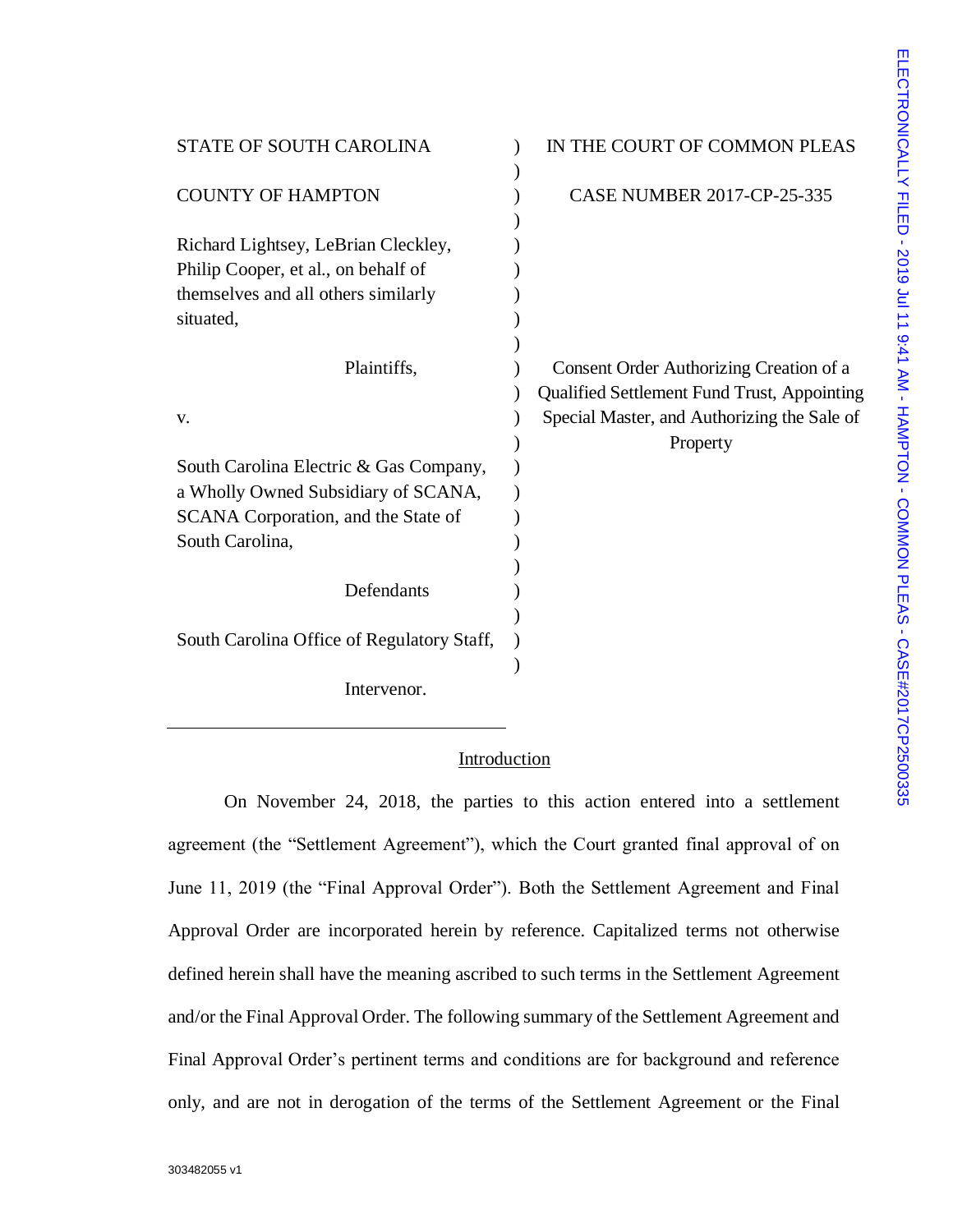Approval Order. In the event of a conflict between the terms of this Order and the terms of the Settlement Agreement or the Final Approval Order, the terms of the Settlement Agreement or the Final Approval Order, as applicable, will control.

# Background

The Settlement Agreement provides for the creation of a Settlement Escrow Account, in which cash and the proceeds of the sale of the Properties referred to below shall be deposited. Upon the Effective Date, as defined by the Settlement Agreement, if the Effective Date occurs, the proceeds in the Settlement Escrow Account are to be transferred to the Common Benefit Fund.

Schedule A and Schedule B of the Settlement Agreement further provides the description of certain parcels of real property eligible to be transferred to a trust recognized under the laws of the State of South Carolina (the "Trust"). The manner and procedure of conveyance of the real property ultimately transferred to the Trust (the "Properties") shall be made subject to the conditions, limitations, and disclaimers set forth in the Settlement Agreement, including without limitation those set forth in Paragraphs 15, 16, and 17 of the Settlement Agreement. Those conditions, limitations, and disclaimers are incorporated into this Order by this reference.

The Properties will be marketed and liquidated on behalf of the Trust by the special master named below (the "Special Master"), as Special Master and as Trustee of the Trust ("Trustee") (hereinafter, the positions and titles of Special Master and Trustee shall collectively be referred to as "Special Master," unless the context suggests otherwise). The marketing and liquidation of the Properties shall be done in a manner designed to realize the fair market value of the Properties, as determined by the Special Master at his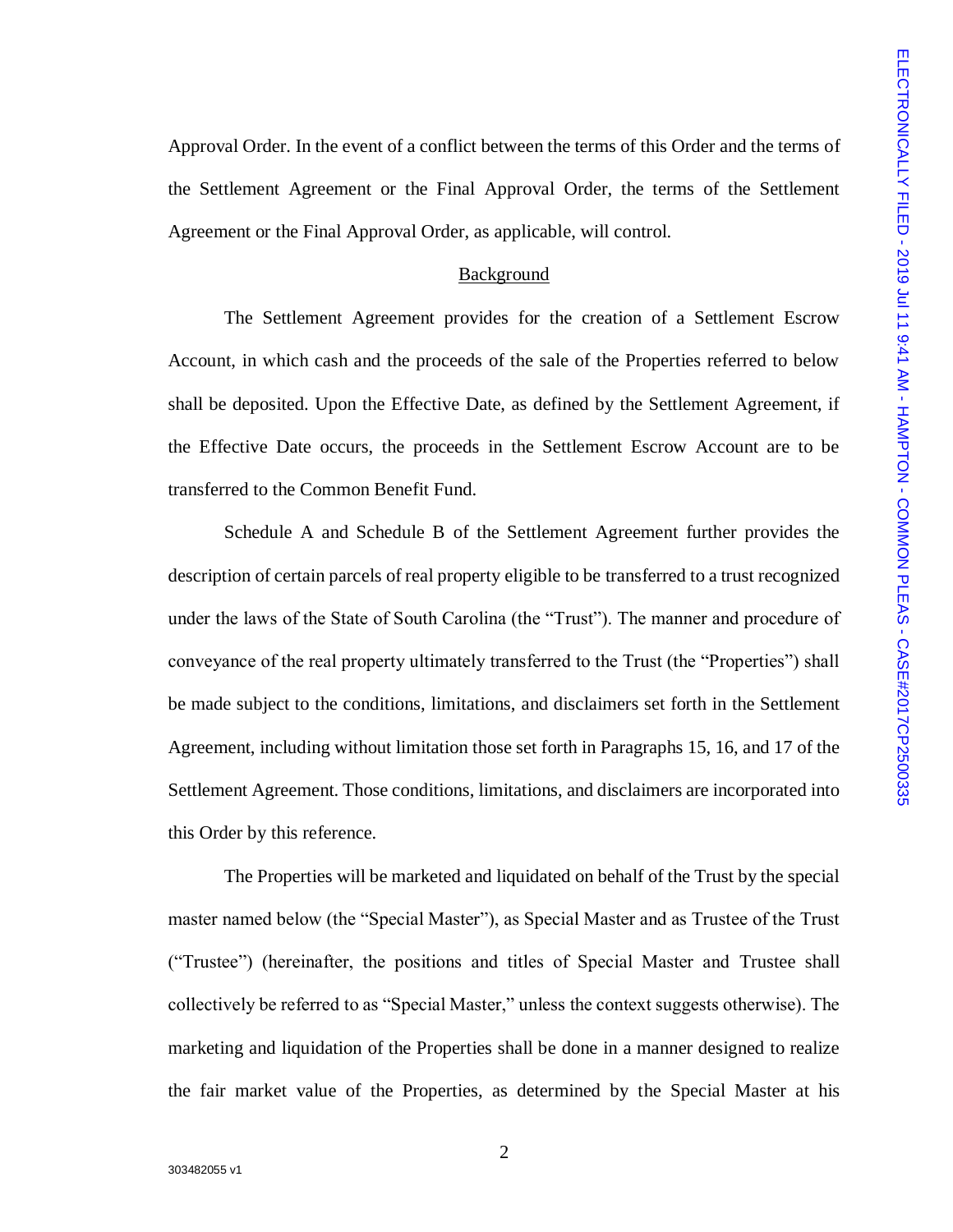discretion. The purpose of this Order is to (i) appoint the Special Master and designate the Special Master as trustee of the Trust; (ii) set forth the powers and duties of the Special Master (including without limitation the power and duty to sell the Properties on behalf of the Trust and distribute the net proceeds of such sales to the Claims Administrator); (iii) specifically authorize and direct the creation of the Trust with the Special Master as Trustee; (iv) designate the Trust as a "qualified settlement fund" within the meaning of Treas. Reg. § 1.468 B-1; and (v) authorize and direct the transfer of the Properties to the Trust, as contemplated by the Settlement Agreement.

Except as otherwise provided herein, Defendants South Carolina Electric & Gas Company ("SCE&G") and SCANA Corporation ("SCANA") and their affiliates, subsidiaries, parent, successors, and assigns shall not be responsible or otherwise have liability for any of the costs or expenses associated with the performance of any of the Special Master's duties and/or the exercise of any of his powers authorized herein.

Now therefore, it is hereby ORDERED, ADJUDGED, and DECREED, as follows: Appointment of the Special Master

1. Donald R. Tomlin, Jr. is hereby appointed as Special Master in this action. No bond shall be required.

## Creation of Real Estate Trust

2. The Special Master is authorized and directed to create or cause to be created the Trust that is recognized as a trust under the laws of the state of South Carolina. The Trust may be a Delaware statutory trust or a common law trust. This Trust is intended to be the "Real Estate Trust" as defined in the Settlement Agreement, and is further intended to be a "qualified settlement fund" within the meaning of Treas. Reg. § 1.468B-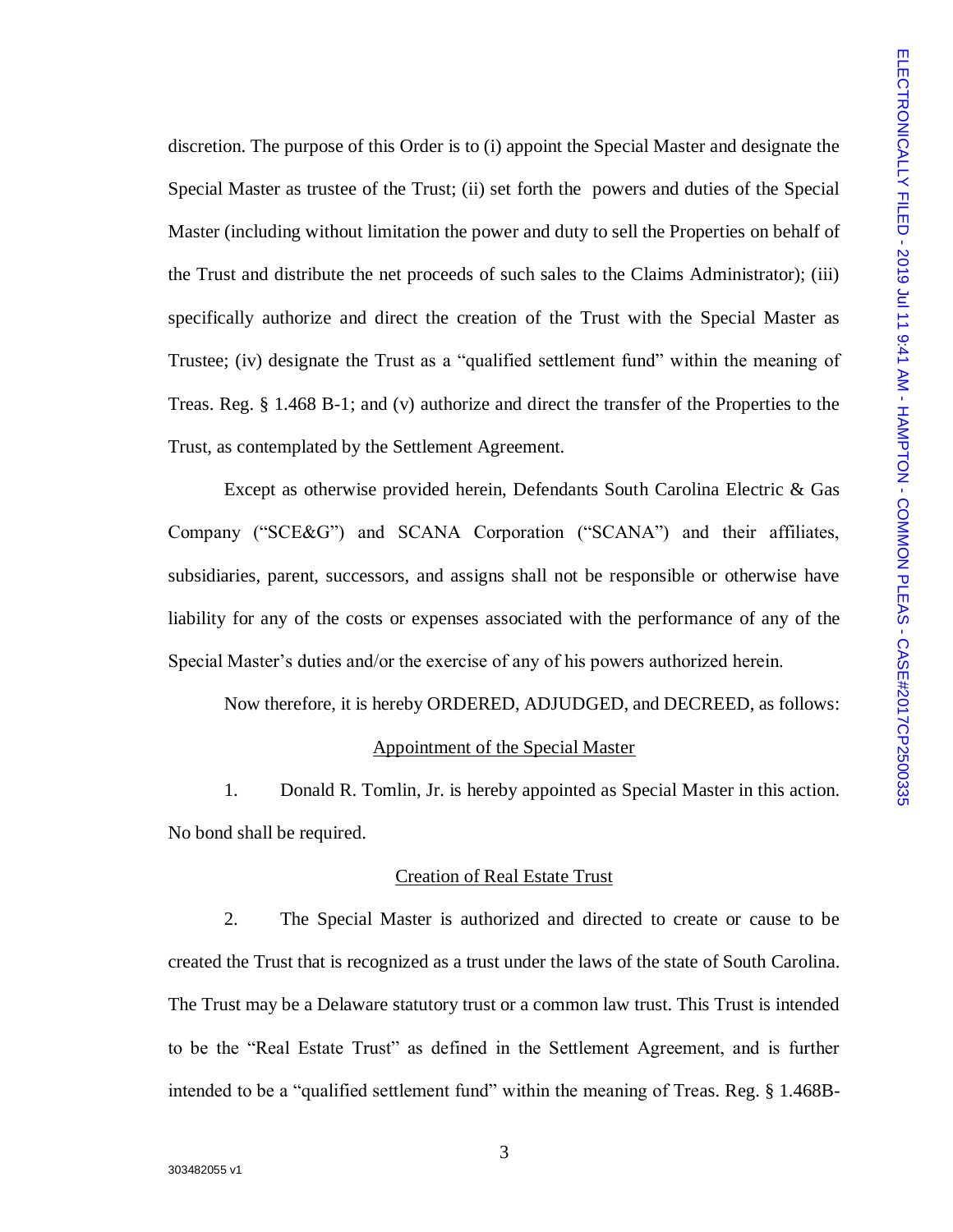1. The Trust shall be deemed to have been created pursuant to this Court's Order. Property conveyed to the Trust shall be deemed to be in custodial legis during the period that the Property is owned by the Trust. Notwithstanding the foregoing, and for the avoidance of doubt, all legal, equitable, and beneficial title in and to the Properties shall remain in SCE&G until such time as any of the Properties are conveyed to the Trust pursuant to the terms hereof, and upon such transfer(s), SCE&G shall be deemed to be divested of all legal, equitable and beneficial title to such transferred Properties free and clear of any obligations related thereto excepting those accruing during or relating to the period prior to the transfer and those created or imposed by the instruments of transfer expressly provided for herein.

3. The Special Master shall be and hereby is appointed as the sole Trustee of the Trust, and is authorized to cause the organizational documents of the Trust to provide that he is the sole Trustee. The Special Master is authorized in his discretion to execute and record a Certification of Trust in the real property records for each County in which one or more of the Properties is located, pursuant to S.C. Code Ann. § 62-7-1013 (2013), and, if the Trust is a Delaware statutory trust, to obtain authority for the Trust to transact business in South Carolina.

## Trust as Qualified Settlement Fund

4. The parties agree the Trust is intended to be a "qualified settlement fund" within the meaning of Treas. Reg. § 1.468 B-1. All parties agree to make such special elections and/or cooperate in the timely making of any elections required to be made under the Internal Revenue Code as necessary or advisable. The Special Master shall use his best efforts to cause the Trust to remain in compliance with the procedures and requirements contained in such regulations applicable to the Trust. It shall be the responsibility of the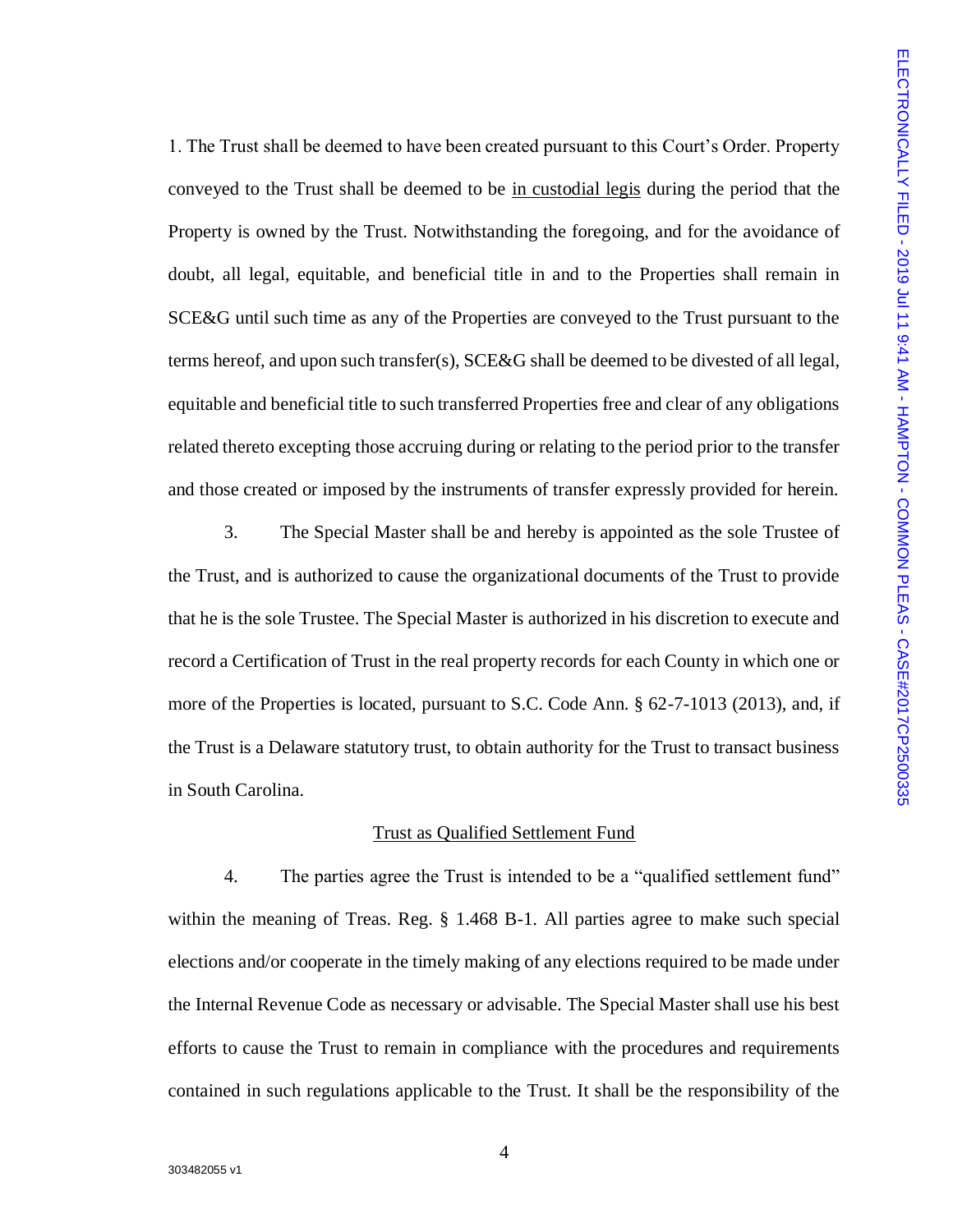Special Master to prepare and deliver timely and properly the necessary documentation for signature by all necessary parties, and thereafter to cause the appropriate filing to occur to give effect to this Paragraph. The parties shall cooperate with the Special Master by executing such documents as may be determined by the Special Master to be reasonably necessary.

5. For purposes of § 468B of the Internal Revenue Code, and the regulations promulgated thereunder, the "administrator" shall be the Special Master. The Special Master shall satisfy the administrative requirements imposed by Treas. Reg. § 1.468 B-2, by, e.g., (i) obtaining a taxpayer identification number for the Trust, (ii) satisfying any information reporting and withholding requirements imposed on distributions from the Trust, and (iii) timely and properly filing applicable federal, state, and local taxes as necessary or advisable with respect to the Trust, including without limitation the returns described in Treas. Reg. § 1.468 B-2(k) and paying any taxes reported thereon. Such returns (as well as the election described in this Paragraph) shall be consistent with the provisions of this Paragraph and in all events shall reflect that all Taxes (as defined below) on the income earned by the Trust shall be paid out of the Trust. The parties shall cooperate with the Special Master by executing such documents as may be determined by the Special Master to be reasonably necessary in connection with the foregoing.

# Powers and Duties of the Special Master.

6. The Special Master is authorized, ordered, and directed to procure or maintain, at the Trust's expense, public liability insurance, worker's compensation insurance, as applicable, and fire and other casualty insurance, as necessary, and any other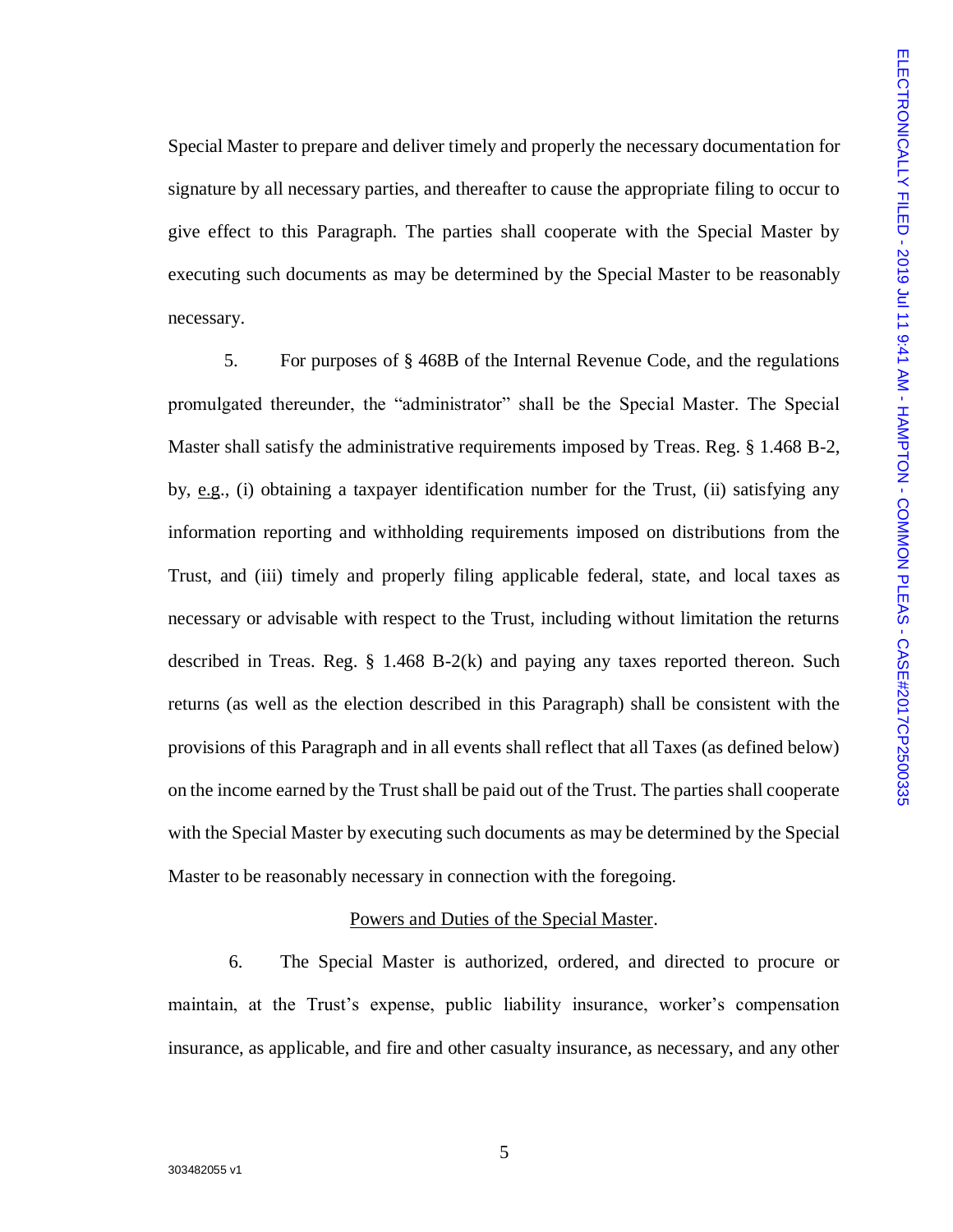appropriate insurance for the protection of the assets of the Trust (the "Trust Estate") and the Special Master as Trustee.

7. The Special Master is hereby granted the following additional powers and duties:

(A) To accept deeds to the Properties as provided in the Settlement Agreement and hereunder in the name of the Special Master, as Trustee of the Trust, or, if a statutory trust, in the name of the Trust, and take or cause the Trust to take full and exclusive title to and possession of the Properties.

(B) To market the Properties for sale subsequent to the transfer thereof to the Trust and to solicit offers to purchase the Properties in such manner as the Special Master may in his discretion determine appropriate.

(C) To conduct engineering, environmental, wetlands, title, and marketing studies of any one or more of the Properties, and to produce or cause to be produced surveys, title commitments, title examinations, marketing materials, and such other materials as the Special Master may in his discretion determine are necessary or helpful to the marketing of the Properties. The Special Master shall have authority to list the Properties for sale and engage in such marketing and advertising activities with respect to the Properties subsequent to the transfer thereof to the Trust as the Special Master may deem necessary or helpful.

(D) To sell the Properties, individually or in such combinations as the Special Master may in his discretion deem advantageous, but subject to and in accordance with the sales approval procedures set forth in Paragraphs 30, 31, and 32 below.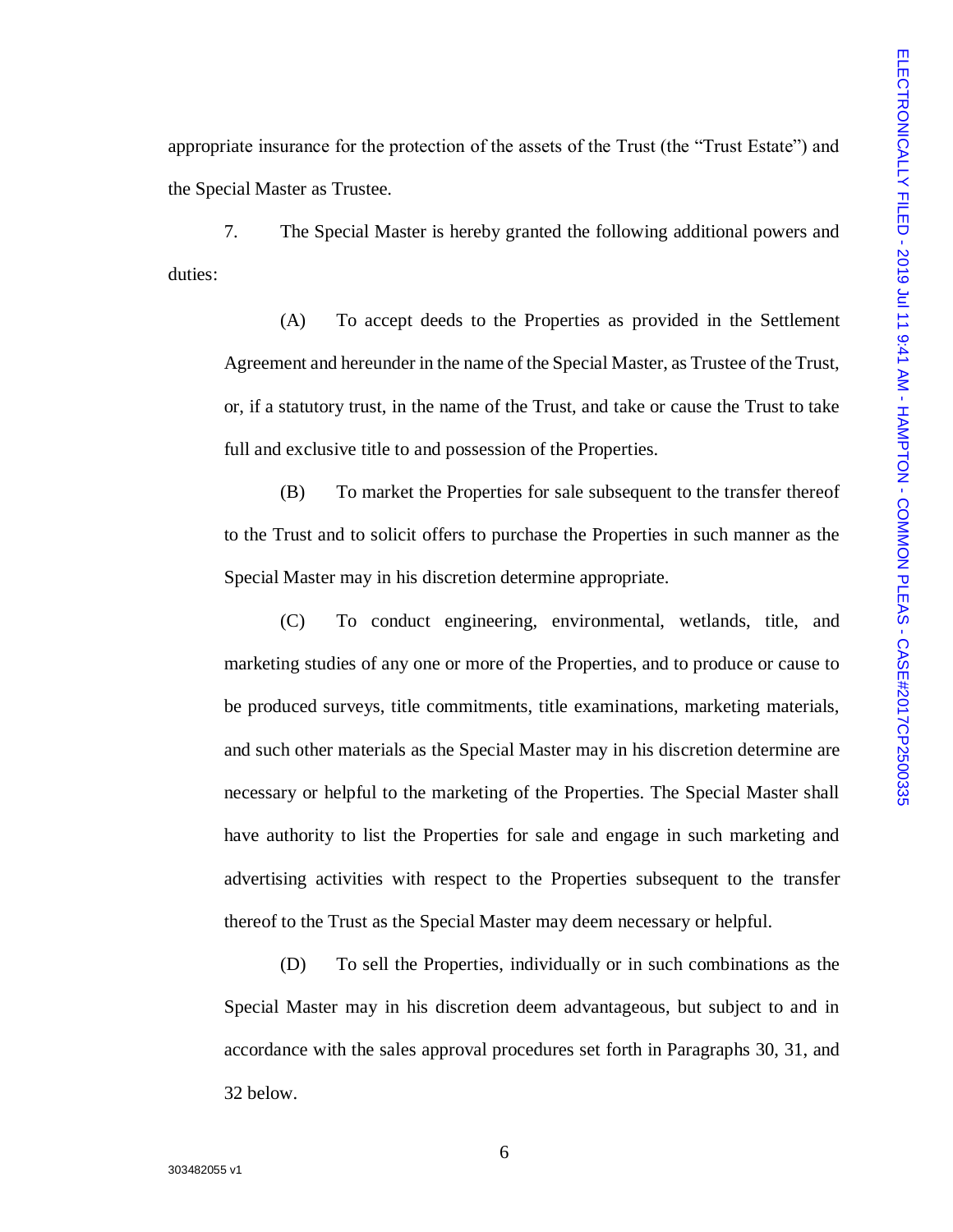(E) To institute, prosecute, or defend suits or actions at law or in equity relating to the Properties subsequent to the transfer thereof to the Trust.

(F) To employ such assistants, servants, agents, attorneys, accountants, managing agents, leasing agents, sales agents, real estate brokers, and any other professionals, persons, firms, or corporations as he deems necessary and proper to assist him in diligently executing the duties imposed upon him by this Order relative to the ownership, management, insuring, maintaining, preserving, protecting, and marketing the Properties subsequent to the transfer thereof to the Trust, on such terms conditions as he deems in his discretion necessary or helpful to the performance of his duties as Special Master and as Trustee. The Special Master is further authorized to pay the reasonable value of the services rendered by such persons from funds hereinafter received by the Special Master or the Trust and in his possession or control as Special Master and/or as Trustee.

(G) To enforce, amend, terminate, or enter into contracts relating to the Properties subsequent to the transfer thereof to the Trust and to take such action with respect to contracts, including, without limitation, the termination of existing vendor contracts, listing agreements, and brokerage agreements of any kind relating to the Properties, as may be determined by the Special Master to be necessary or appropriate to assure the orderly and efficient maintenance, repair, management, marketing, and disposition of the Properties.

(H) The Special Master in that capacity and as Trustee of the Trust shall have the authority to exercise with respect to the Properties subsequent to the transfer thereof to the Trust, any and all other powers that may be exercised by an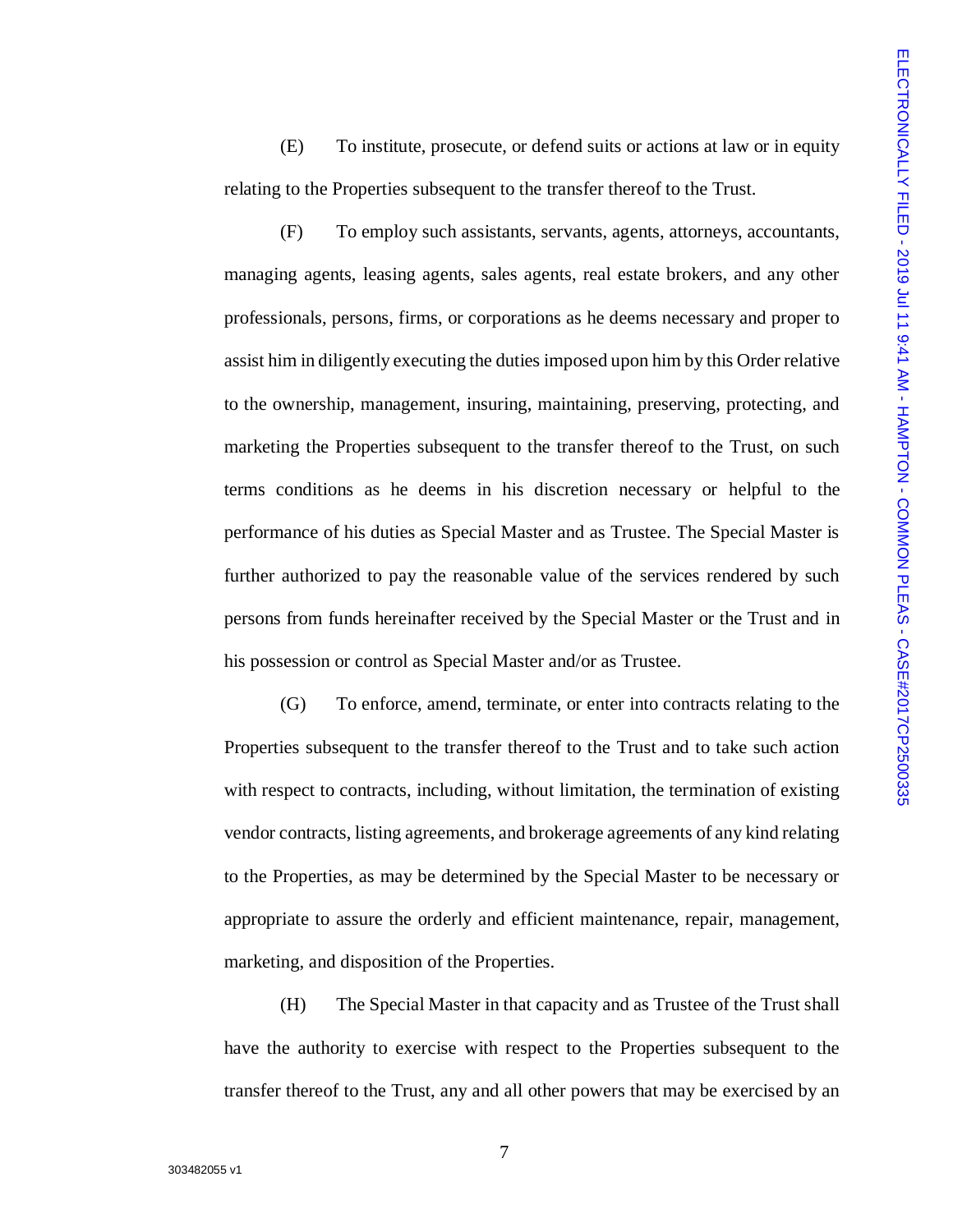owner of real property generally in South Carolina that the Special Master in that capacity and as Trustee may in his discretion determine to be necessary or helpful to the maintenance, repair, management, marketing, and disposition of the Properties. Without limiting the generality of the foregoing, the Special Master may, in his discretion, with respect to any one or more of the Properties or any part thereof subsequent to the transfer thereof to the Trust: subdivide the Properties into multiple parcels, alter or adjust property lines of the Properties; combine separate parcels of the Properties with other parcels of the Properties; apply for or change the zoning status of the Properties; enter into development agreements or similar agreements with authorities having jurisdiction over the Properties; negotiate, enter into, amend, or terminate fee in lieu of tax agreements; pay user fees, assessments, property owner association dues, and real property and other taxes coming due with respect to the Properties; challenge by appropriate proceedings tax assessments and tax bills of or relating to the Properties; petition for the annexation of the Properties into any jurisdiction; withdraw or de-annex the Properties from any jurisdiction; apply for and maintain agricultural classification with respect to any of the Properties, and, to the extent necessary to maintain such agricultural classification, conduct agricultural activities on the Properties; impose covenants and restrictions on the Properties; impose use restrictions on the Properties; designate the Properties as open areas or common areas; create or amend property owner associations with respect to the Properties; grant easements over the Properties and obtain easements from third parties for the benefit of the Properties; relocate easements; make or maintain infrastructure improvements, including storm water and drainage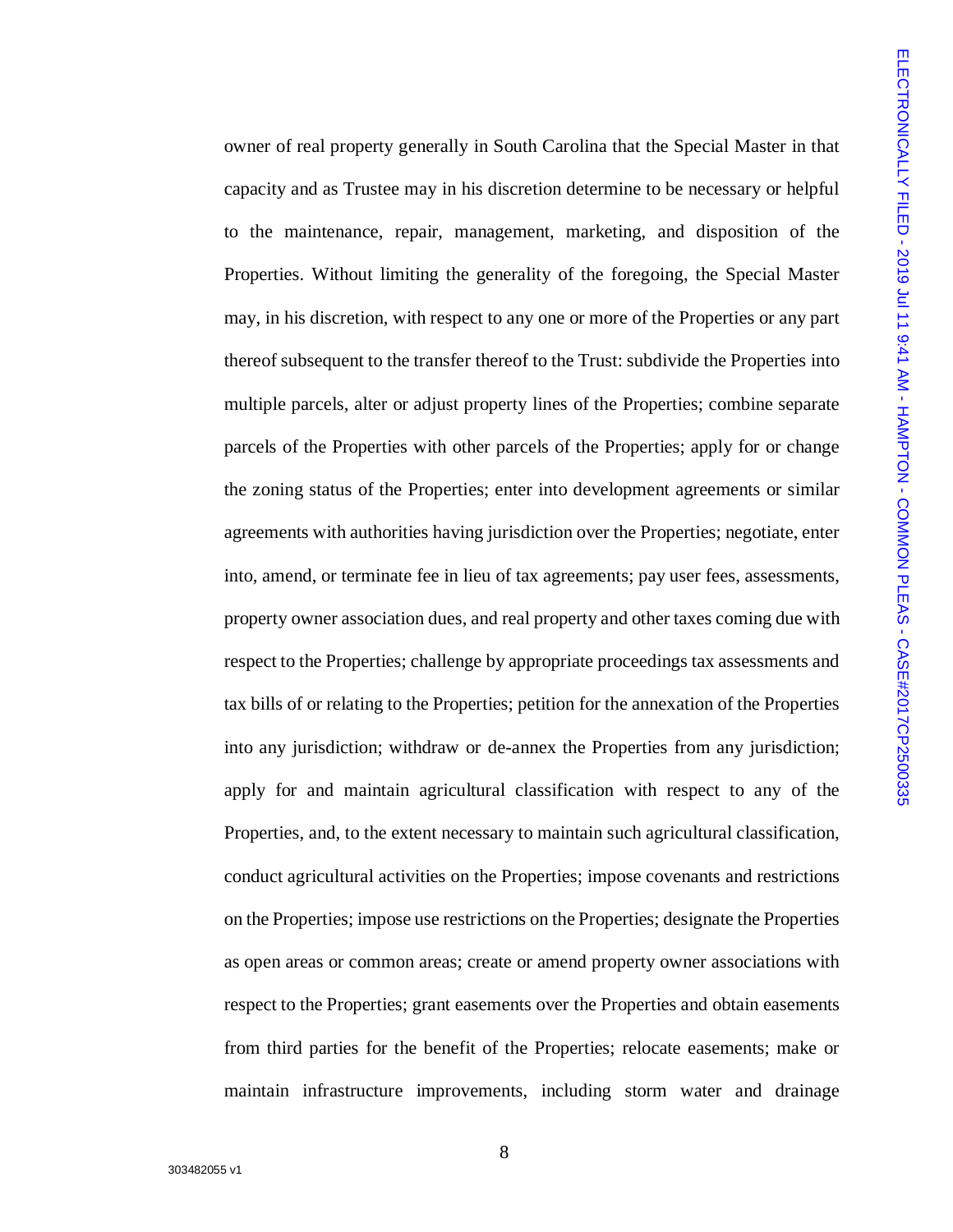improvements, roads and drives, utility stub-ins and connections; conduct environmental investigations of the Properties; enter into new or amend existing voluntary cleanup contracts and similar regulatory or remedial agreements with the South Carolina Department of Health and Environmental Control and appropriate federal agencies; harvest timber from the Properties; conduct site preparation on the Properties, including clearing brush and timber; create one or more building pads; obtain permits to, and to the extent authorized by such permits, fill or alter wetlands on the Properties; create or install signage on the Properties; enter into leases with respect to the Properties; sell or market oil, gas, and mineral rights relating to any of the Properties either together with or separately from the sale and marketing of the remaining interest in the Properties; and to maintain liability insurance, hazard insurance, and flood insurance with respect to the Properties and any improvements thereon, in commercially reasonable amounts and coverages.

(I) The Special Master shall have the power to collect all rents, income, and/or profits derived from the Properties accrued, paid, or relating to the time period subsequent to the transfer of the Properties to the Trust.

(J) The Special Master shall have the power to exercise all rights of an owner with respect to any and all existing leases, rental agreements, operating agreements, utility service agreements, maintenance agreements, or other agreements affecting or relating to any portion of the Properties subsequent to the transfer thereof to the Trust, and to enter into new such agreements as the Special Master may in his discretion deem necessary or helpful. The Special Master, as Trustee or otherwise, shall not be required to assume any such existing agreements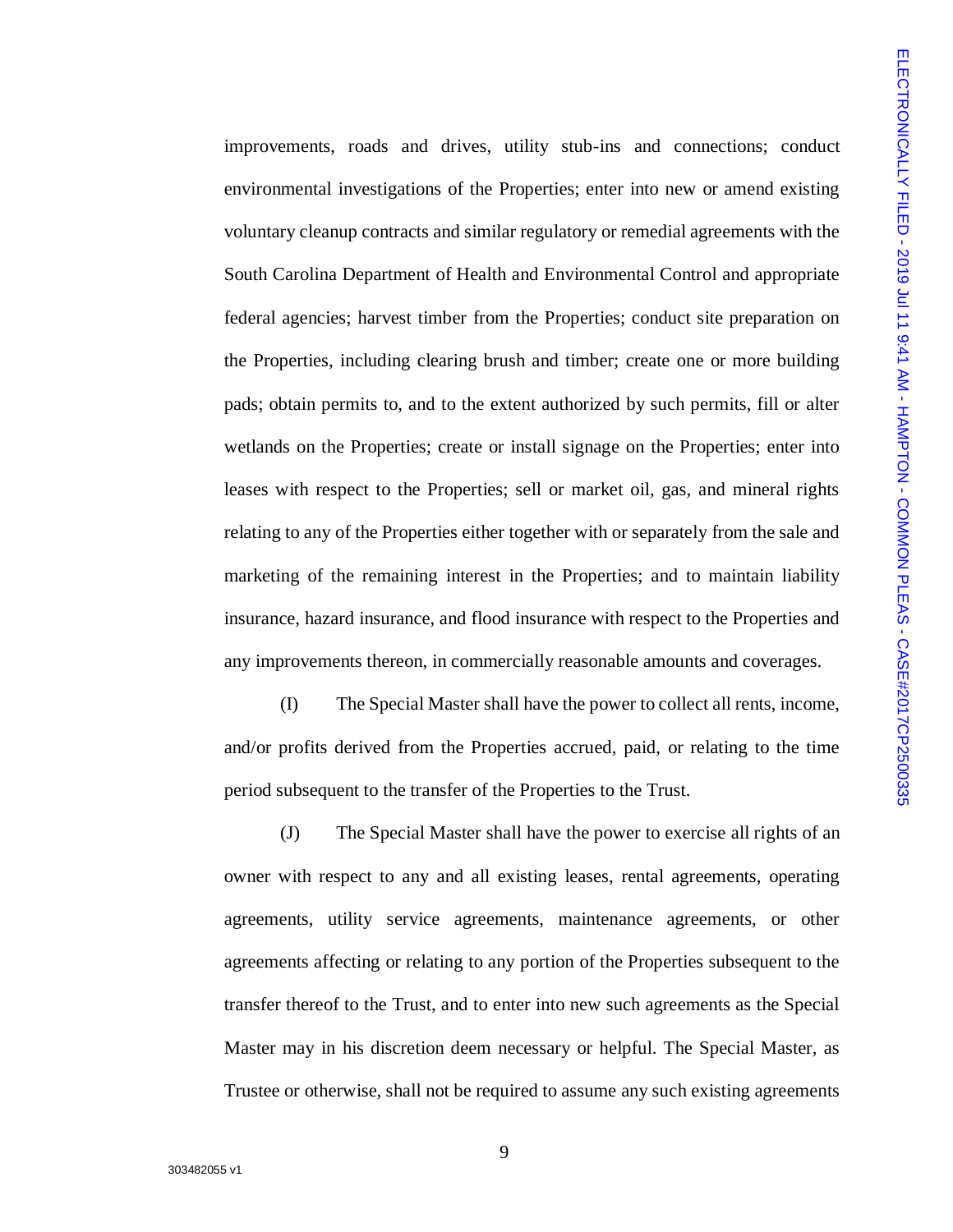and leases other than those existing agreements and leases identified on Schedule A attached to this Order and incorporated herein by this reference. Absent an express assumption in writing signed by the Special Master, neither he nor the Trust Estate shall be liable for performance of such existing agreements and leases.

(K) The Special Master shall have the power to bring and defend suits, actions, and proceedings in his capacity as Special Master and/or Trustee with respect to the Properties subsequent to the transfer thereof to the Trust, including without limitation actions against defaulting purchasers and defaulting tenants, actions to recover damages for injuries to the Properties, actions and proceedings challenging real property tax assessments, actions and proceedings relating to the environmental conditions of the Properties, and actions and proceedings seeking declaratory judgment as to the existence or extent of the rights of the Special Master or others in and to the Properties.

(L) The Special Master shall have authority to pay all customary and necessary expenses incurred in the creation, administration, and operation of the Trust, including without limitation filing fees, taxes imposed on the Trust, and professional fees (including attorneys' fees and accountants' fees) incurred by the Special Master and/or the Trust in connection with the organization and operation of the Trust. The Special Master shall also have authority to make principal repayments and interest payments on such amounts as may have been borrowed by the Special Master pursuant to Section 10 below.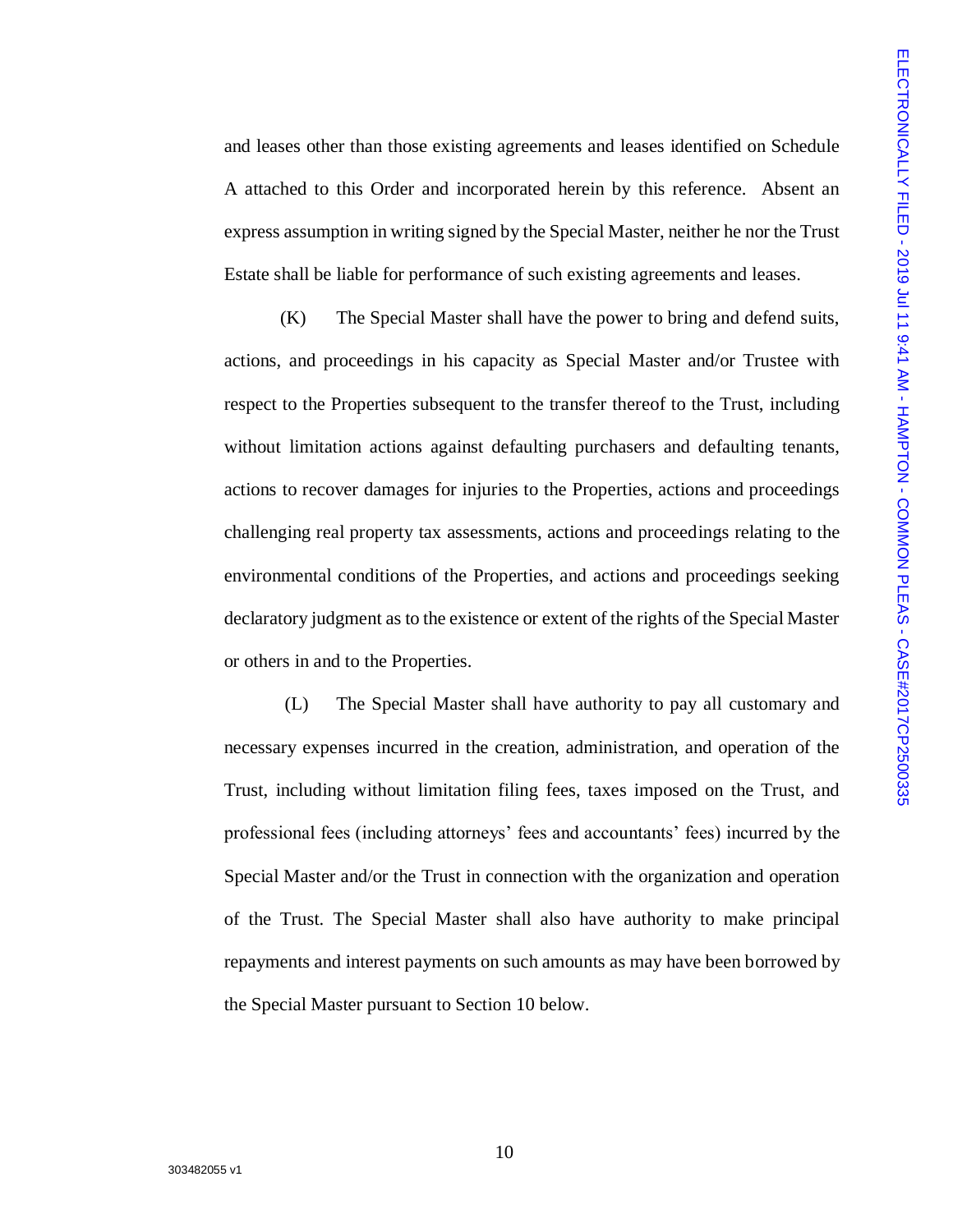(M) The Special Master shall have authority to pay the costs of ownership and marketing of the Properties, including without limitation the following:

- (i) ad valorem taxes and user fees levied against the Properties;
- (ii) assessments levied against the Properties;
- (iii) utility charges relating to the Property;
- (iv) costs of operation and maintenance of the Properties;
- (v) costs of marketing and preparing the Properties for sale;

(vi) costs of title insurance commitments and/or title policies for the Properties, including without limitation the cost of title insurance commitments for the benefit of prospective purchasers of the Properties;

(vii) costs of environmental consultants, forestry consultants, wetlands consultants, and soil consultants;

(viii) costs of attorneys;

(ix) costs and fees of real estate brokers, if any, retained or engaged by the Special Master;

(x) costs of liability insurance and worker's compensation insurance for the Special Master and for the Trust; and

(xi) costs of casualty and flood insurance for the Properties.

#### Funding of the Special Master

8. The Special Master is authorized to pay expenses of the Special Master, the Trust, and the Properties from proceeds from the sale of the Properties, and to pay from such proceeds amounts that may be due pursuant to Paragraph 33 below. The Special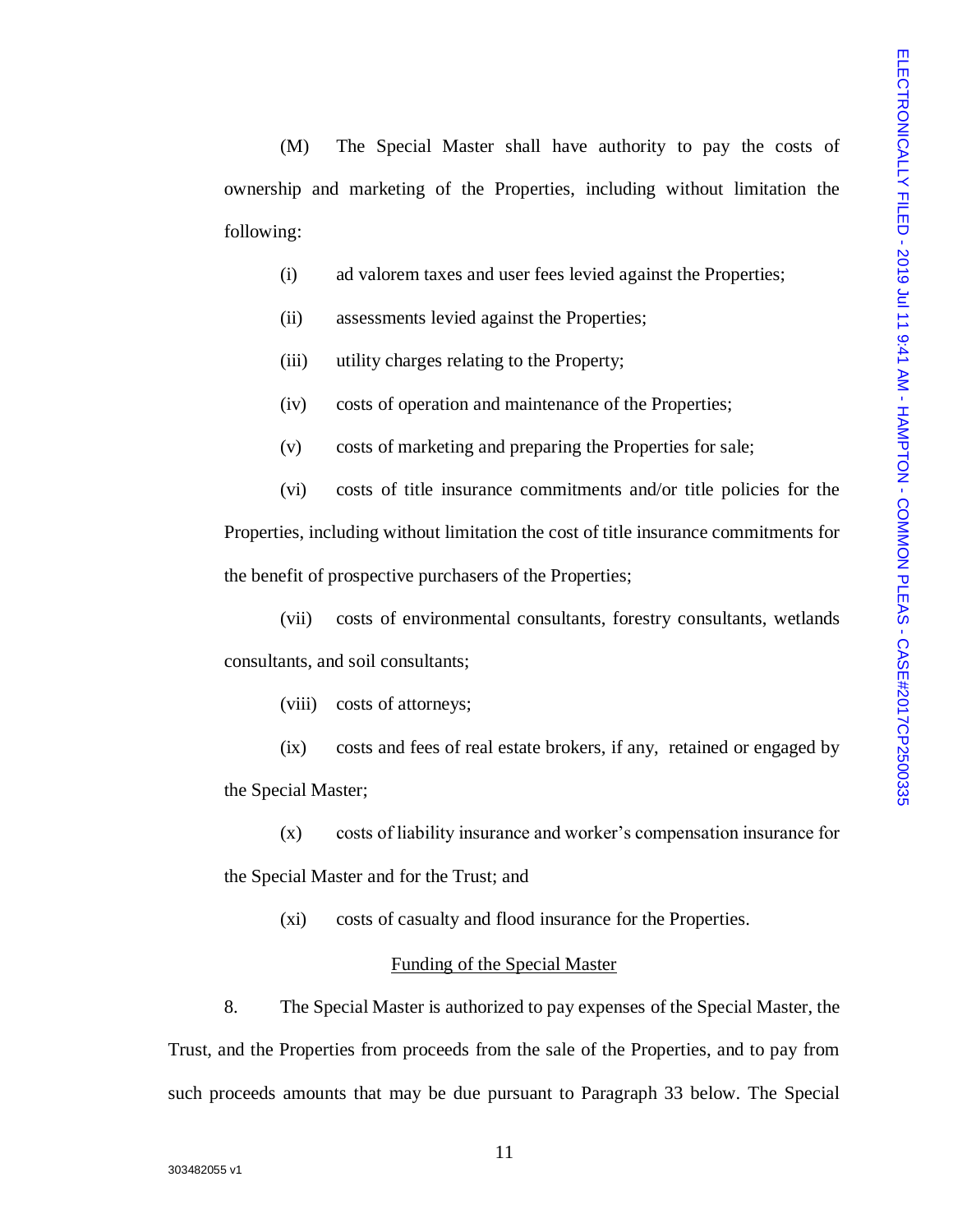Master is further authorized to withhold, from time to time from the proceeds of the sales of the Properties, amounts (collectively, the "Holdback Amount") equal to estimated expenses to be incurred by the Special Master over the estimated life of the Trust. The Special Master shall prepare a budget setting forth such estimated expenses and submit such budget to Class Counsel for review and comment. The Special Master shall also submit copies of each such budget to the Court and the Claims Administrator. The Special Master shall prepare revised budgets from time to time as necessary; submit such revised budgets to Class Counsel for review and comment; and provide copies of such revised budgets to the Court and the Claims Administrator.

9. To the extent the Special Master desires to pay costs or expenses incurred by the Special Master or the Trust prior to the time proceeds from the sale of the Properties have been received in amounts sufficient to pay such costs and expenses, upon approval by the Court, the Special Master may accept advances made from the Common Benefit Fund. Any such advances shall be repaid by the Special Master upon receipt of additional proceeds from the sale of Properties that remain available (i) after the payment of costs and expenses then due and (ii) after deduction of amounts necessary to fund the Holdback Amount.

10. Upon approval by the Court, the Special Master may borrow funds to pay costs and expenses of the Trust and the Properties from any source the Special Master deems appropriate. If approved by the Court, funds borrowed from third parties may be unsecured or secured by mortgages, assignments of leases, and/or negative pledges on any one or more of the Properties executed and delivered by the Special Master.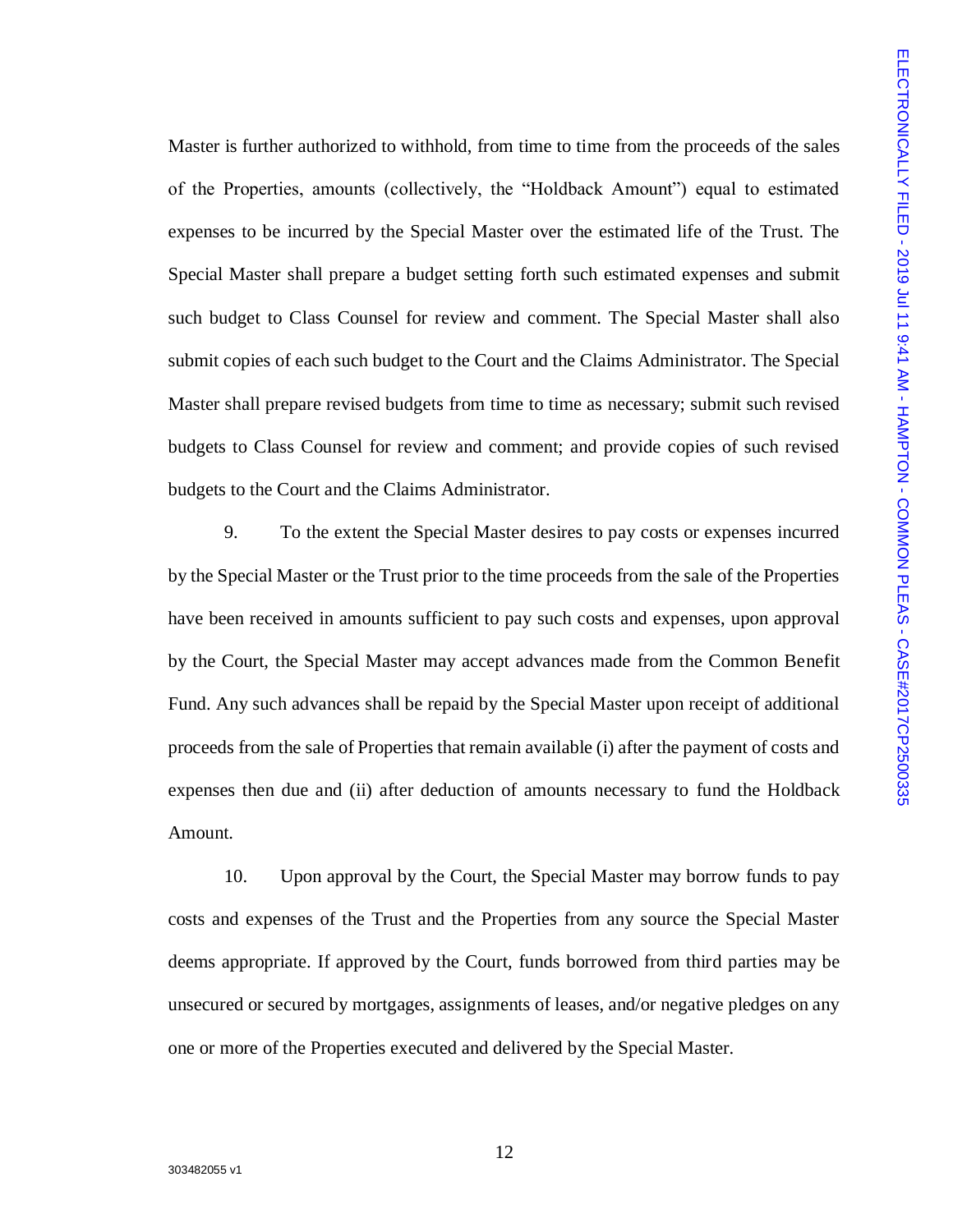# Compensation of the Special Master

11. The Special Master shall be entitled to compensation for his services as Special Master and as Trustee as follows: the Special Master shall be entitled to a disposition and management fee equal to 4% of the gross sales proceeds of each parcel of the Properties, payable at the time of the consummation of the sale by the Special Master of the respective parcel. In addition, the Special Master shall be entitled to reimbursement for actual, out-of-pocket expenses incurred by the Special Master in the performance of his duties hereunder. For the sake of clarity, in no circumstance shall any compensation or reimbursement for expenses due to the Special Master be a debt against or otherwise be recoverable, directly or indirectly (including, but not limited to, by virtue of offset) from SCE&G, SCANA, and/or their affiliates, subsidiaries, parents, successors, or assigns.

# Further Approvals and Instructions

12. The Special Master may apply to the Court for further and other instructions, for approval of specific proposed acts and transactions, and for such further powers as may be necessary to enable the Special Master to properly carry out the terms of this Order and fulfill his duties as Special Master and as Trustee. Subject to the provisions of Paragraphs 27 and 28 below, this Paragraph shall not be deemed to require the Special Master to obtain additional or specific approvals for proposed acts and transactions.

# Liability and Indemnity of Special Master

13. The Special Master shall be deemed an officer of the Court, and as such shall be entitled to judicial and/or quasi-judicial immunity from liability for his actions as Special Master or as Trustee of the Trust.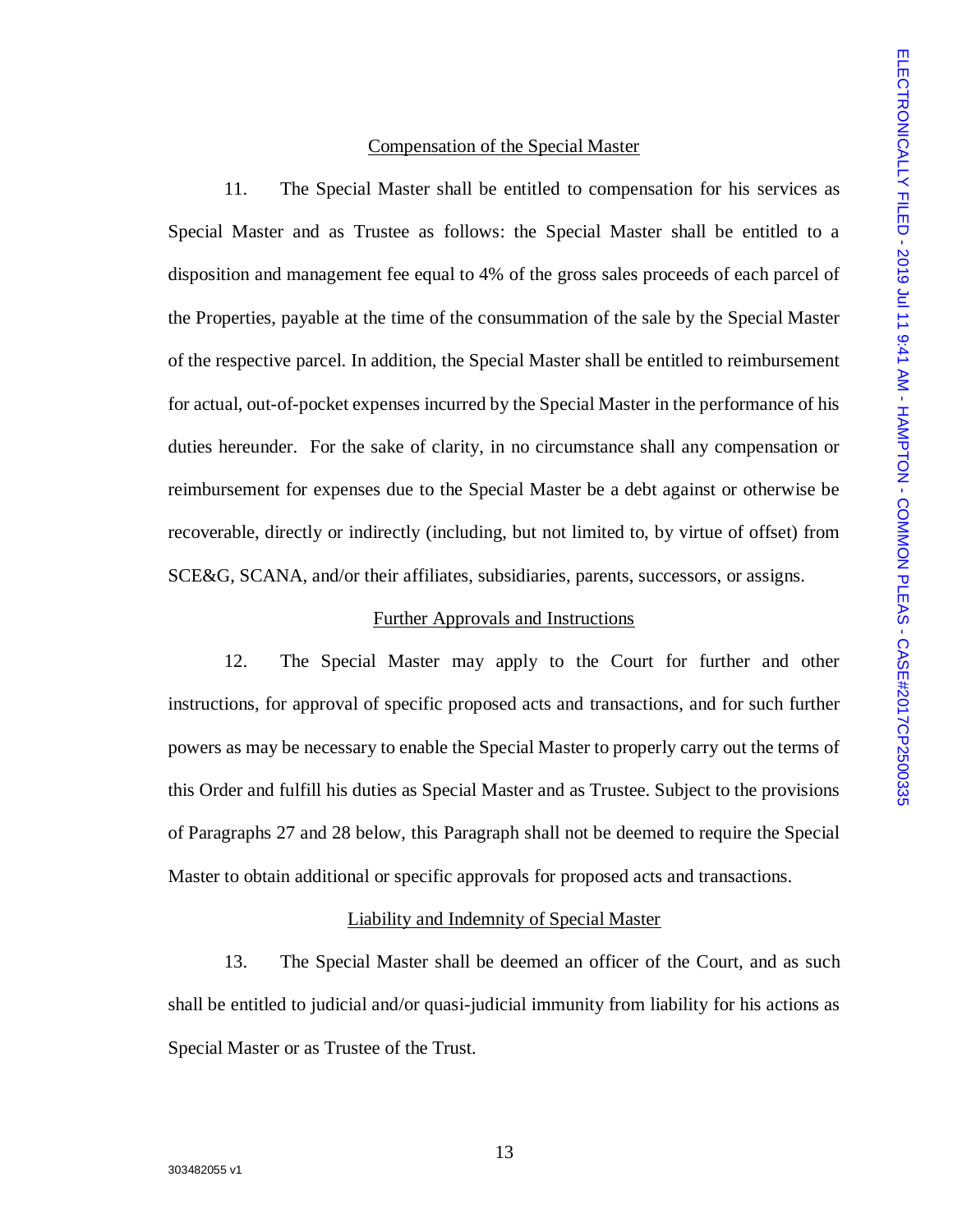14. The Special Master in that capacity and as Trustee shall not be personally liable for any matter whatsoever relating to the Properties, and the sole recourse of any creditors having claims against the Properties shall be limited to the corpus of the Trust. Without limiting the generality of the foregoing, the Special Master in that capacity and as Trustee shall not have personal liability for taxes, environmental conditions, construction defects in the Properties, or any other matter arising from or relating to the ownership of the Properties by the Special Master in that capacity and as Trustee.

15. The Special Master in that capacity and as Trustee shall not be personally liable for (i) any acts or omissions of the Special Master, (ii) debts, liabilities, or claims arising from or relating to the Properties, including without limitation contracts and agreements relating to the Properties, utility charges relating to the Properties, taxes levied on or against the Properties, or (iii) liabilities and claims arising from or based on the environmental condition of the Properties.

16. The Special Master, as Special Master or as Trustee, shall be indemnified, defended, and held harmless by the Trust as to any and all liability, claims, and damages arising from or alleged to arise from or relating to (i) the performance or nonperformance by Special Master of his duties hereunder, whether as Special Master or as Trustee, and (ii) its title to or ownership of the Properties. The Special Master shall be entitled to choose his counsel in connection with the defense of any such liability claim or damage asserted or threatened against the Special Master, and the Special Master may use proceeds of the corpus of the Trust to pay the fees and expenses of such counsel, the amount and payment of which shall be subject to the prior approval of the Court.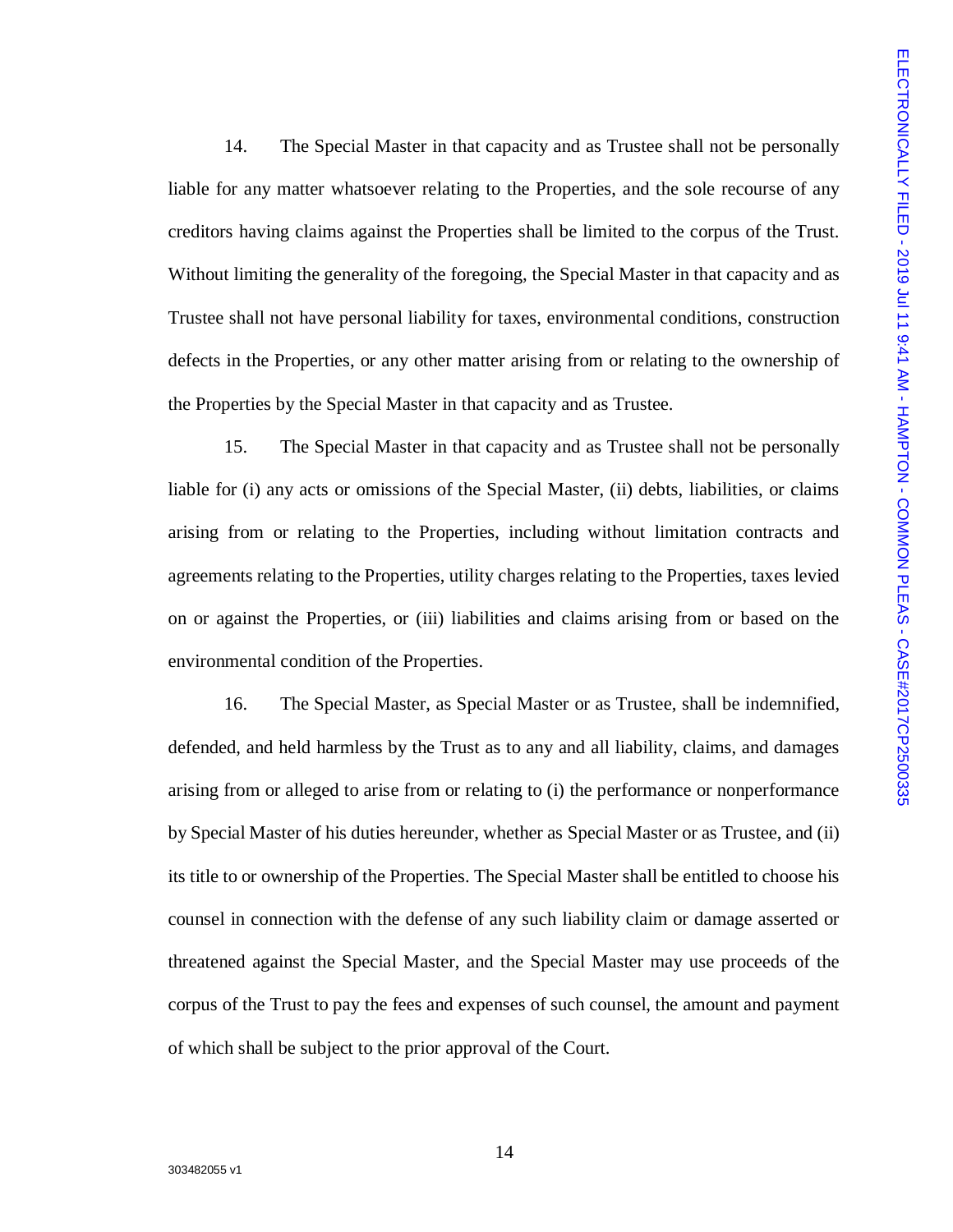17. The acceptance by the Special Master as Trustee, or by the Trust, of deeds to the Properties shall not obligate the Special Master, as Trustee or otherwise, to assume, perform, or assume liability for (i) existing contracts for the maintenance, landscaping, repair, or operation of the Properties other than those contracts identified on Schedule B attached to this Order and incorporated herein by this reference.

### Reports and Filings by Special Master

18. The Special Master shall prepare and file with the Court, and forward to Class Counsel and the Claims Administrator, within 45 days after the date of this Order (which date may be extended by the Court upon good cause shown), a full and detailed report (the "First Accounting") regarding the Properties. Thereafter, the Special Master shall file with the court, and forward to Class Counsel and the Claims Administrator, every 60 days, an accounting of the proceeds of sale of the Properties and other receipts and the expenses incurred and disbursements made by the Special Master ("Periodic Accounting"). Each Periodic Accounting shall be accompanied by a narrative report describing the current status of the marketing and condition of the Properties. These Periodic Accountings and the accompanying narrative report shall be filed every 60 days until further order of the Court. A final accounting shall be prepared and filed by the Special Master with the Court, and provided to Class Counsel and the Claims Administrator, at such time as all of the Properties have been sold, or at such other time as the Court may direct.

19. The Special Master shall file all tax returns required with respect to the Trust and otherwise comply with all applicable laws relating to tax reporting requirements for the Trust. Copies of all such tax returns shall be provided to the Court, Class Counsel, and the Claims Administrator.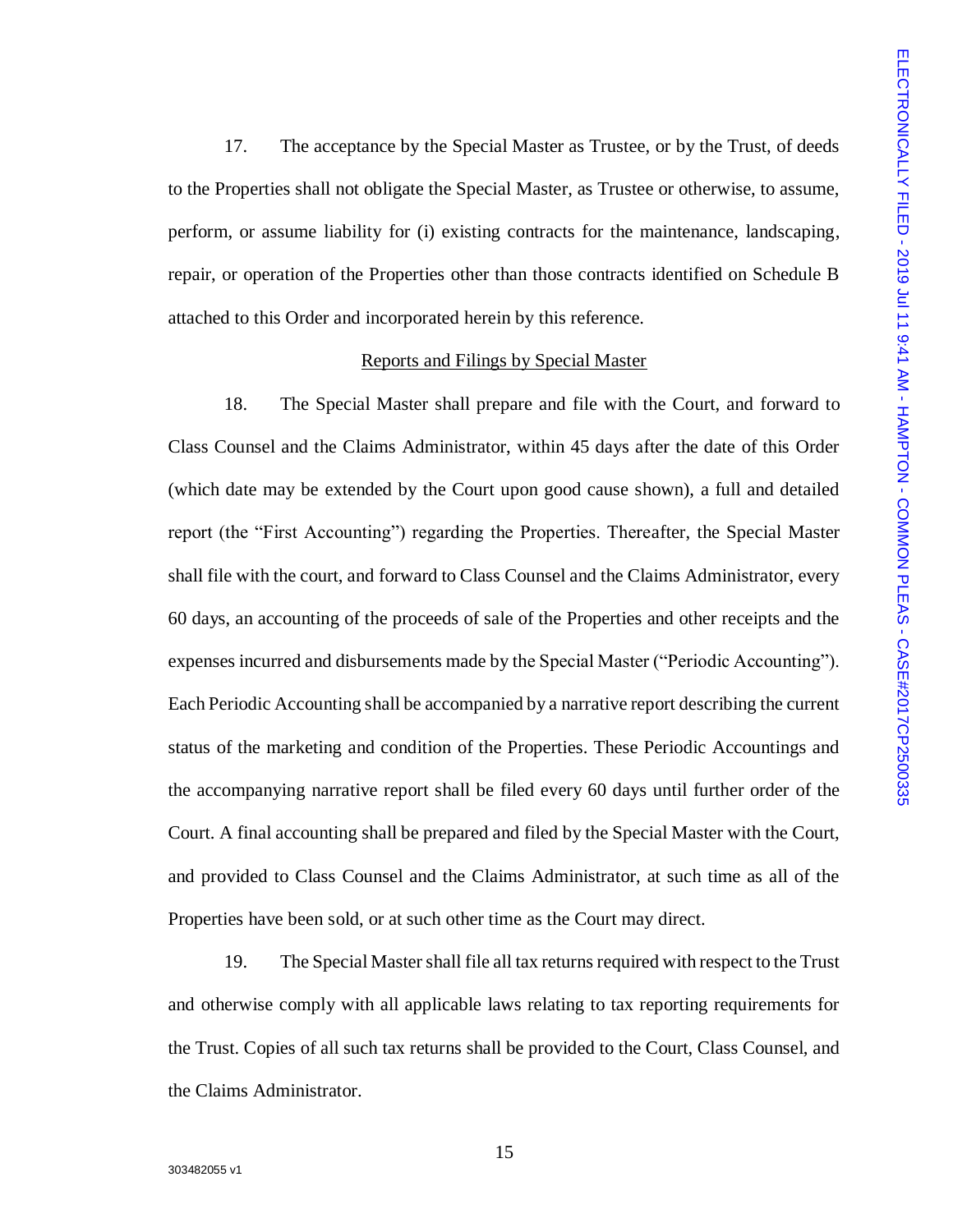## Transfer Closing Deliveries

20. Each transferor of any of the Properties to the Trust shall turn over and transfer to the Special Master all lease deposits representing security for the future payment obligations of tenants under applicable lease agreements, if any, relating to the Properties at the time of the transfer of the Properties to the Trust.

21. SCE&G shall cooperate with the Special Master to more specifically identify any reserved easements in favor of SCE&G, SCANA, and/or their affiliates, subsidiaries, parents, successors, or assigns on the Properties, and to the extent not already apparent from the public records specifically locate the easements on the Property so as to identify the specific portions of the Properties that are subject to such reserved easements. On request of the Special Master, SCE&G agrees to consider relocation, resizing, or abandonment of the easements on the same terms and conditions and subject to the same criteria as are applied by SCE&G to such requests when made by third parties in connection with the development of commercial properties generally.

22. Each transferor of any of the Properties shall execute and deliver to the Special Master the following:

(A) A separate limited warranty deed with respect to each of the Properties conveyed, conveying fee simple title to the Properties to the Special Master, as Trustee, subject to (i) any existing, and recorded or unrecorded, reservations, easements, encroachments, leases, licenses, restrictions, covenants, zoning, governmental regulations, land use regulations, and rights-of-way, which may affect the Properties or as may be revealed by an inspection of the Properties, and (ii) a reservation of easements to SCE&G for utility purposes, all as set forth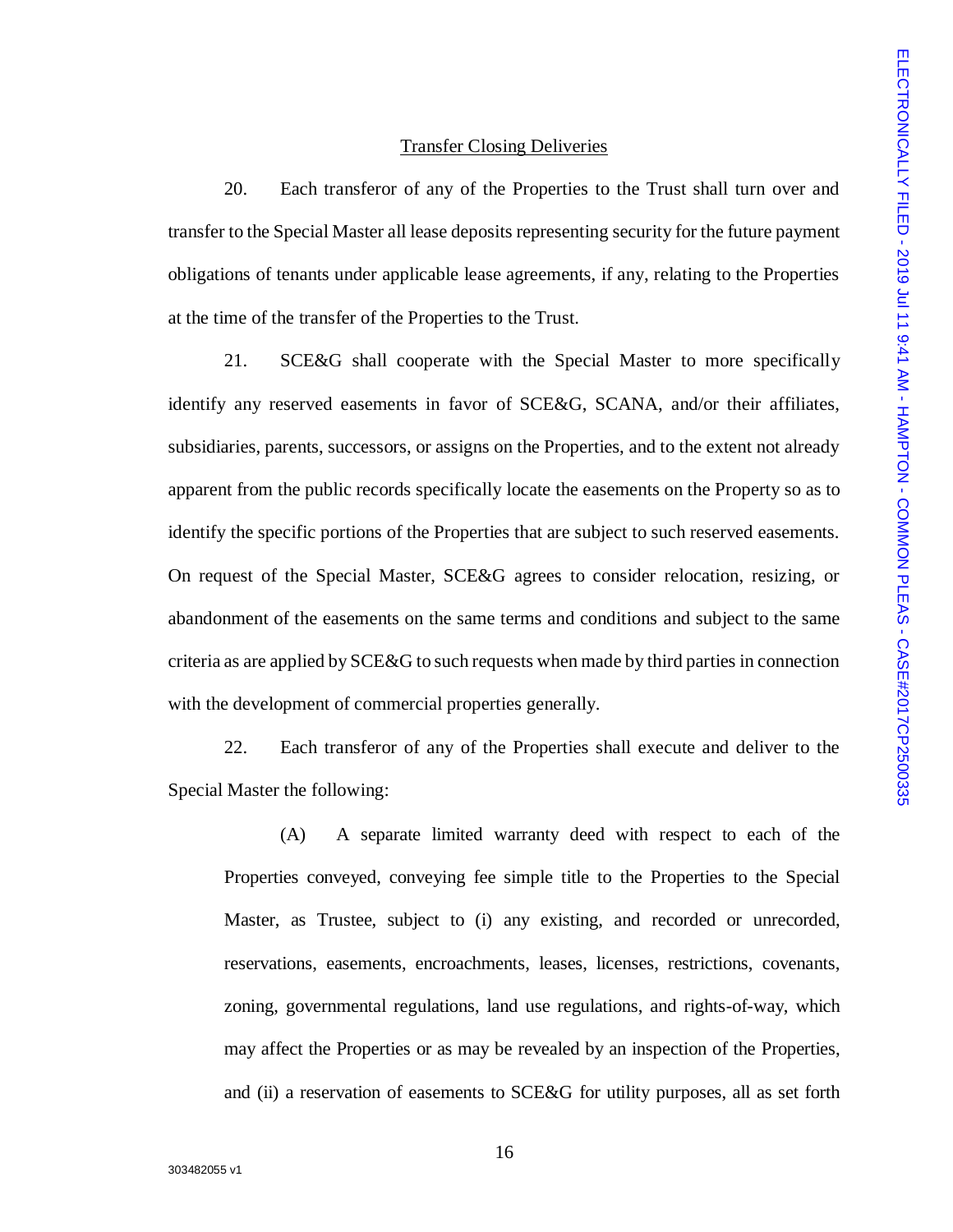more fully in Paragraphs 15 and 16, of the Settlement Agreement. The conveyances will further be subject to the terms, conditions, limitations, disclaimers, and title matters referred to in Paragraphs 15, 16, and 17 of the Settlement Agreement. The form of each deed shall be reasonably acceptable to the Trust's title insurer and sufficient to convey fee simple, insurable, and marketable title to the Properties. For purposes hereof, "marketable title" shall mean title which is insurable by a nationally recognized title insurance carrier at regular rates without indemnity and without exception to the lack of marketability thereof or with exception to the rights of third parties other than tenants/or occupants pursuant to known lease, occupancy agreements, or covenants, conditions and restrictions of record;

(B) A Seller's Affidavit Non-Resident Withholding (SC Department of Revenue Form I-295);

(C) Copies of the organizational documents of the transferor and authorizing resolutions of the transferor, to the extent necessary in order to allow the Special Master, as Trustee, and purchasers from the Special Master, to obtain title insurance coverage at normal rates from a nationally recognized title insurance carrier;

(D) An affidavit of the transferor, without indemnification obligation to any party except as to false statements in such affidavit, which has as its subject matter averments that, with respect to the Property, there are no rights or claims of parties in possession not shown by the public records and that there are no liens, or rights to a lien, for services, labor or materials furnished and/or imposed by law and not shown by the public records, in such form as may be reasonably required in order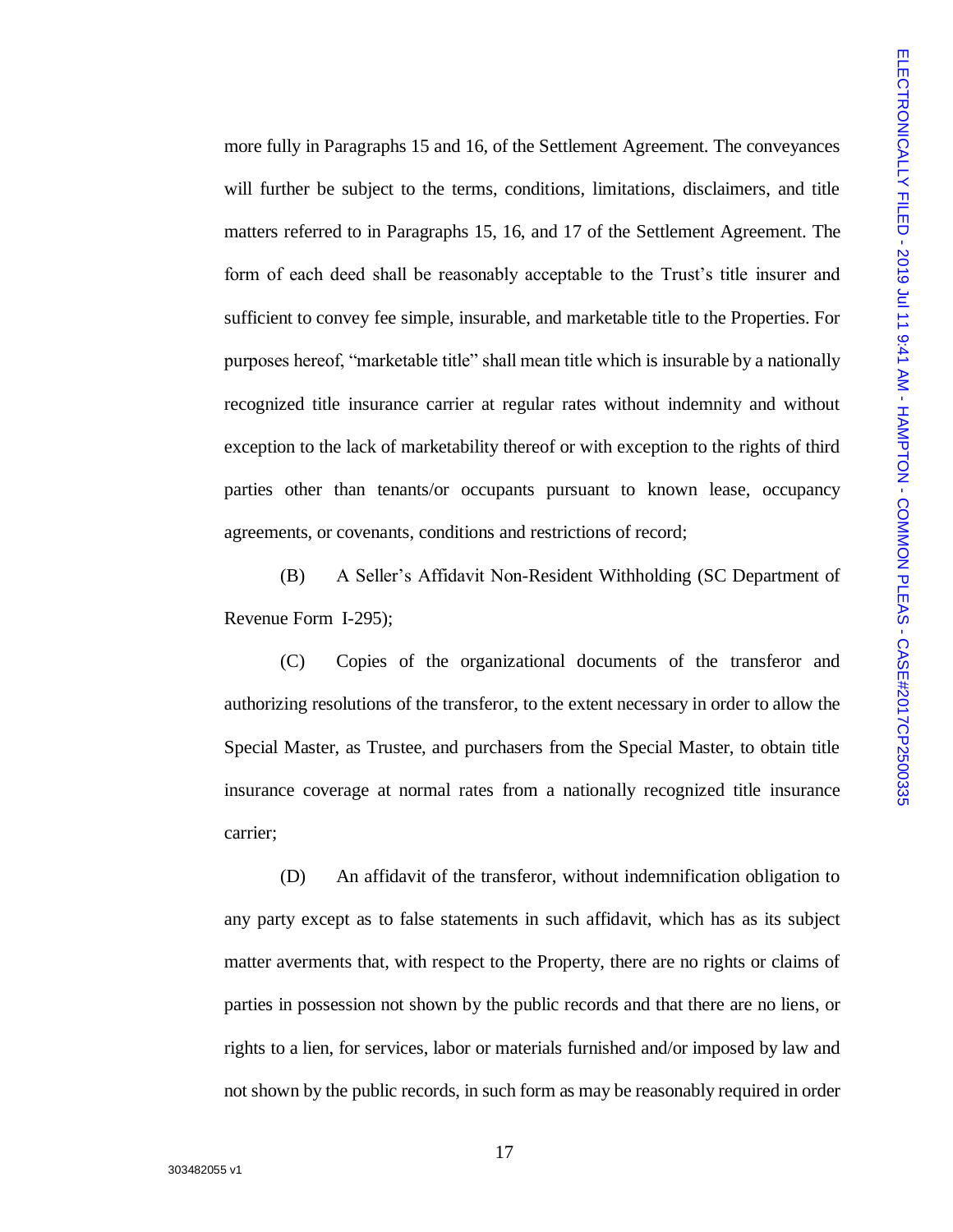to allow the Special Master, as Trustee, and purchasers from the Special Master, to obtain title insurance coverage at normal rates from a nationally recognized title insurance carrier and for the sole purpose of permitting such carrier to delete certain standard exceptions from an ALTA Owner's Policy of Title Insurance;

(E) An Affidavit of the transferor stating that transferor is not a "foreign person," as that term is defined in 7 C.F.R. § 781.2 of the Rules and Regulations promulgated under the Agricultural Foreign Investment Disclosure Act of 1978 and is not required to file any reports under said Act and its supporting rules and regulations.

(F) An Affidavit of the transferor stating that transferor is not a "foreign person", as that term is defined in Section 1445 of the Internal Revenue Code of 1986, as amended, and the regulations promulgated thereunder, and otherwise in form and content sufficient to eliminate the Trust's withholding obligations under said Section 1445 with respect to the acquisition of the Property;

(G) Such information as is required for the Trust or any settlement agent with respect to any transfer to file IRS Form 1099-S;

(H) A current certificate of existence from the Secretary of State of South Carolina as to the existence of the transferor;

(I) A tax compliance letter from the South Carolina Department of Revenue as to the transferor or in lieu thereof, a Transferor's Affidavit on the form promulgated by the South Carolina Department of Revenue confirming that the respective transfer is less than a majority of the assets of the applicable transferor;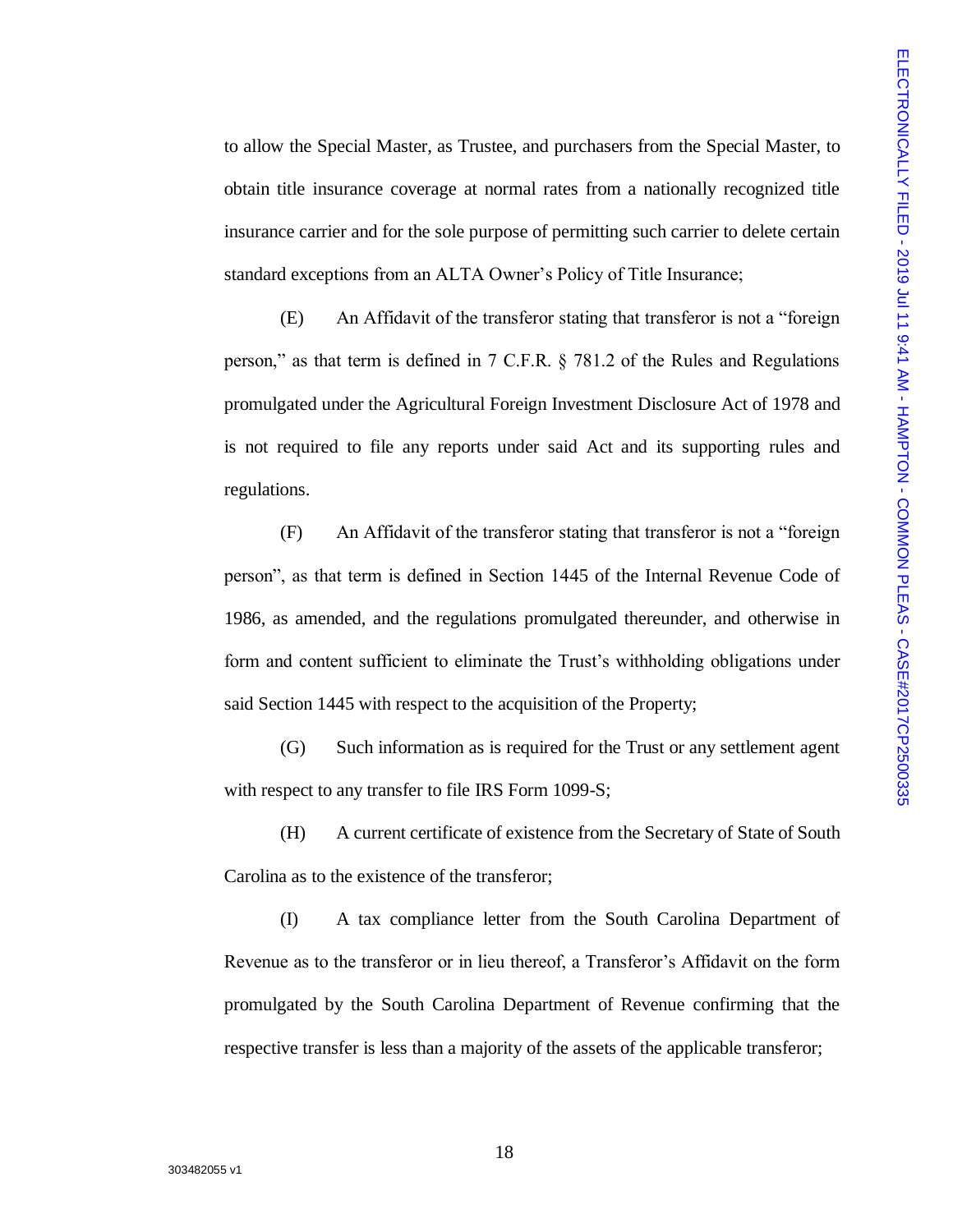(J) Any and all other documents deemed reasonable and customary by the Trust's title insurance company, or necessary to satisfy governmental requirements which may be a condition to the transfer of the Properties;

(K) An assignment and assumption of those leases set forth on Schedule A to this Order whereby SCE&G shall indemnify the Trust for all loss, cost, damage, or liability resulting or arising from the acts or conduct of SCE&G under such leases arising prior to the date of assignment thereof and whereby the Trust shall indemnify SCE&G for all loss, cost, damage, or liability resulting or arising from the acts or conduct of the Trust or its agents or representatives under such leases arising subsequent to the date of the assignment thereof:

(L) A quitclaim assignment of all licenses, permits, zoning approvals, sewer connection and/or tap-in permits, water connection and/or tap-in permits, utility service bonds and/or utility cash deposits, curb-cut permits and right-of-way permits, wetlands permits, building permits, certificates of occupancy, warranties, drainage rights, and all other permits, approvals, and rights of every kind and character whatsoever pertaining or applicable to or any way connected with the ownership or operation of the Properties if any, and to the extent capable of assignment or assignable without third party consent, including any buildings and other improvements thereon; and

(M) A quitclaim assignment of warranties and guaranties covering any appliances and fixtures located on or attached to the Properties if any, and to the extent capable of assignment pursuant to the terms thereof or assignable without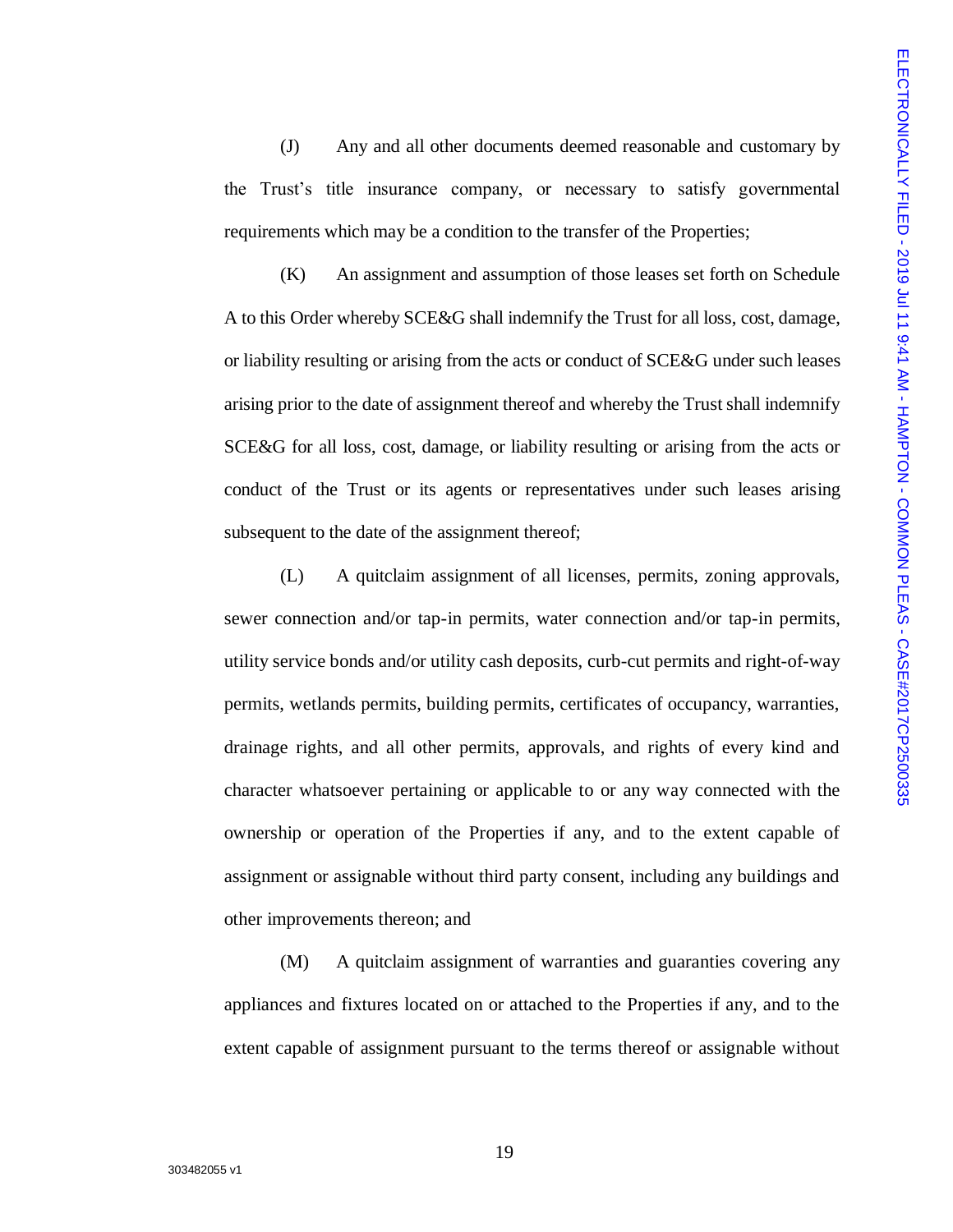third party consent, including without limitation, air conditioning, heating and other appliances and equipment.

(N) Evidence satisfactory to the Special Master that (i) the transfer of the Property shall have received all necessary approvals from the South Carolina Public Service Commission ("PSC") and the Federal Energy Regulatory Commission ("FERC"), (ii) the PSC and FERC have waived any bidding requirement for the Properties, as applicable, and (iii) the PSC and FERC have not imposed any requirement that the proceeds of the sales of the Property be used for any purpose other than funding the Common Benefit Fund.

23. Simultaneously with the transfer of each of the Properties to the Special Master, as Trustee, each transferor shall pay to the Special Master transferor's share of ad valorem real property taxes, user fees, and assessments for the year in which the transfer occurs. To the extent that any Property transferred includes separately taxed personal property, each transferor shall likewise pay to the Special Master transferor's share of such personal property taxes for the year in which the transfer occurs. The transferor's share shall be an amount equal to the taxes, user fees, and assessments (or estimated taxes, user fees, and assessments) for the year in which the transfer occurs multiplied by a fraction, the numerator of which is the number of days elapsed in the year of transfer through and including the date of the transfer, and the denominator of which is 365. If any of the taxes, user fees, or assessments for the year of the transfer are not known, then the amount of such taxes, user fees, or assessments shall be estimated based on the taxes, user fees, and assessments assessed in the prior year. The pro-ration of taxes, user fees, and assessments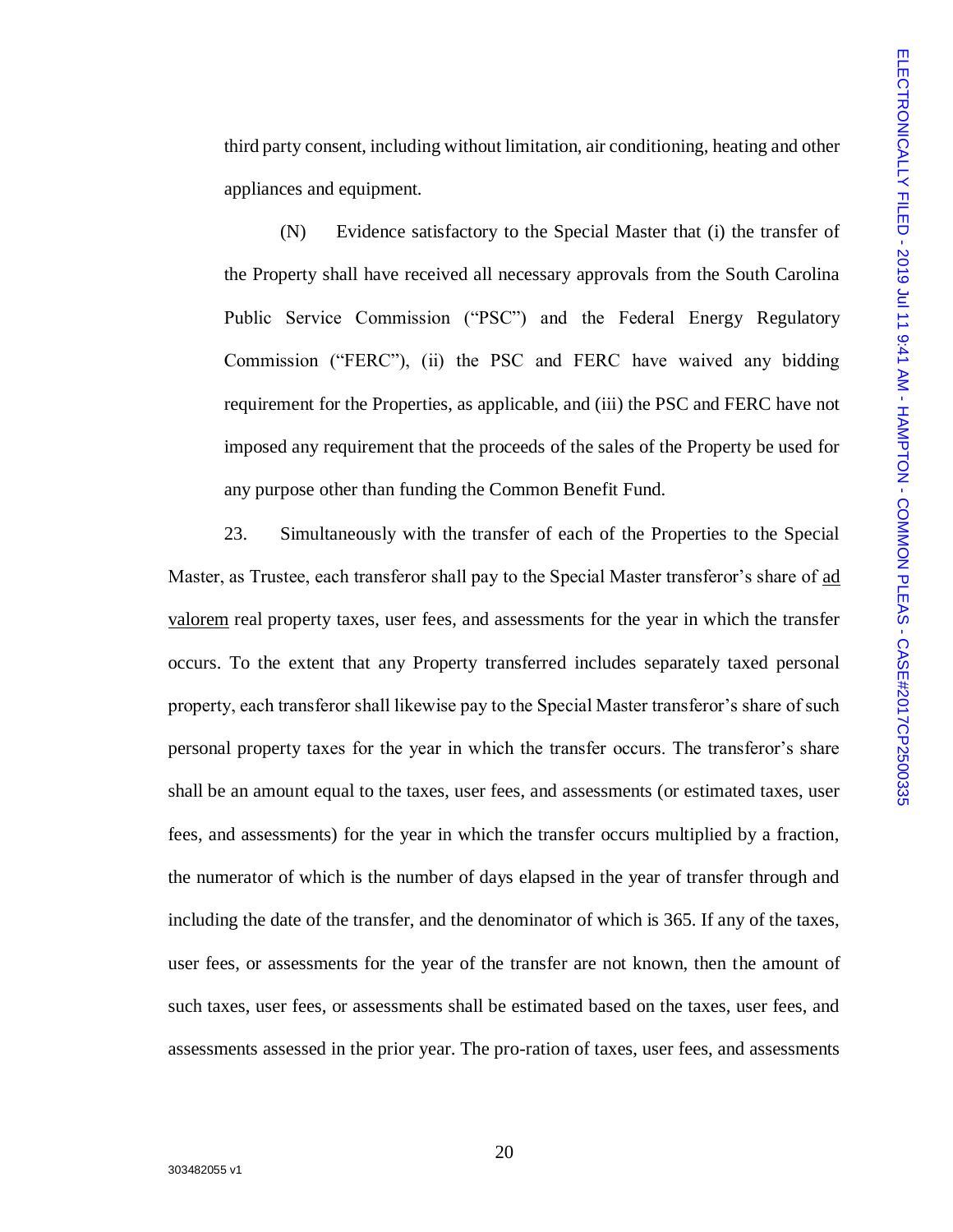pursuant to the foregoing estimate shall be final to the extent practical or capable of determination on the date of transfer of any of the Properties.

24. Roll back taxes, if any, assessed after the date of the transfer of the Properties shall be paid from the Common Benefit Fund or from sales proceeds irrespective of the tax years for which such roll back taxes are imposed, to the extent available at the time payment is due.

25. Simultaneously with the transfer of each of the Properties to the Special Master, as Trustee, or the Trust, as the case may be, each transferor shall pay the deed recording fee imposed by S.C. Code Ann. § 12-24-10 (formerly known as "deed stamps"), and such transferor shall be permitted to determine "fair market value" in any manner permitted by the statutory provisions thereof without prejudicing or otherwise affecting any statement or representation made by SCE&G and/or SCANA pursuant to the Settlement Agreement.

26. With respect to any of the Properties that are income producing, rent for the month in which the transfer occurs shall be pro-rated as of the date of transfer. The date of transfer shall be deemed the date upon which transferor delivered the instruments of conveyance and other required deliverables to the Trust and all escrow conditions for the release of the same have been satisfied or waived by the transferor.

27. Subject to the terms of the Settlement Agreement, each transferor of any of the Properties to the Trust shall cooperate with the Special Master in order to give full effect to the transfers as is customary in commercial real estate transactions in the State of South Carolina.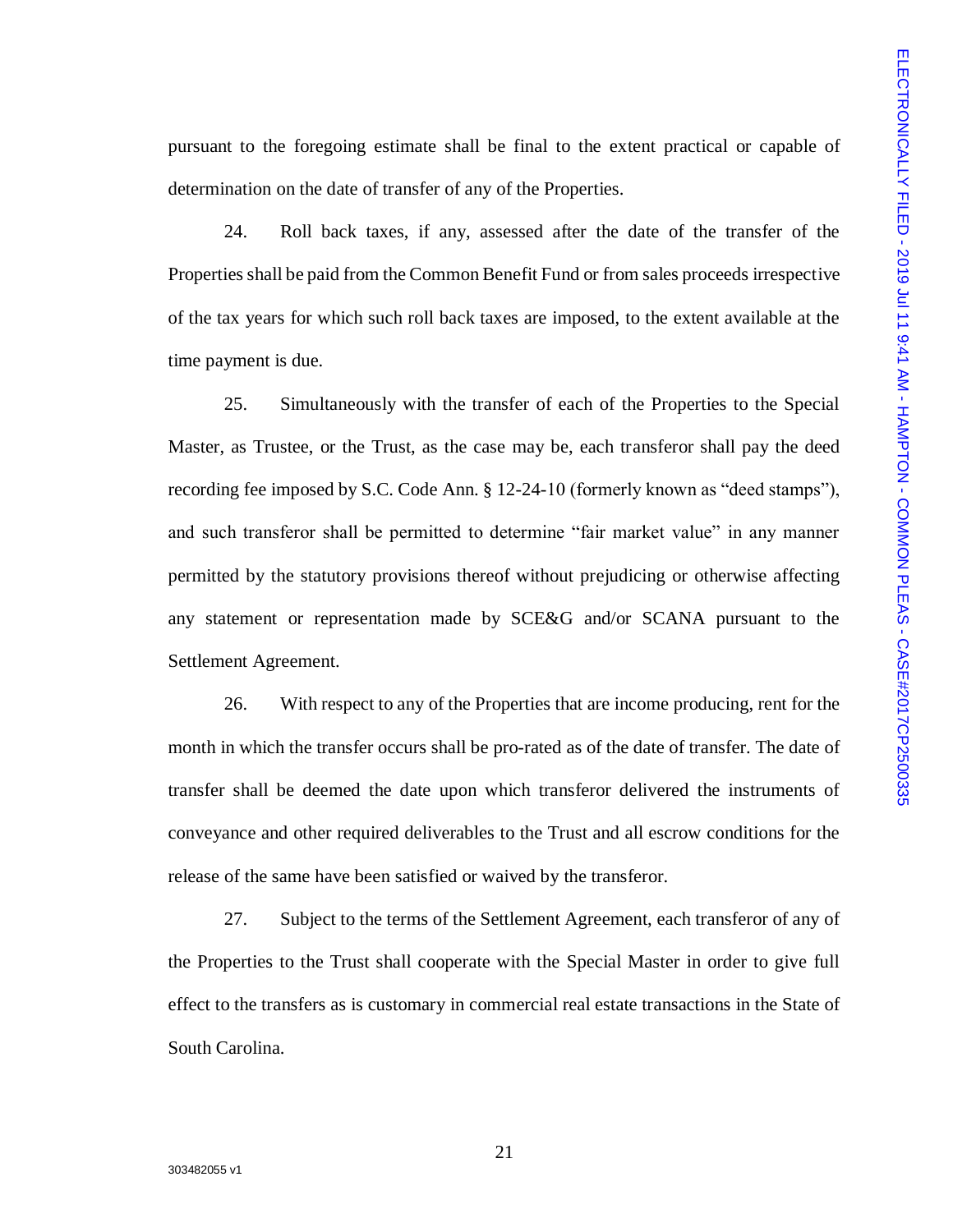28. Each transferor of any of the Properties to the Trust shall provide the Special Master with the following as soon as commercially reasonably practical after the execution of this Order:

(A) A current rent roll with respect to each of the Properties;

(B) Copies of all service, maintenance, leasing, management, or other contracts and all other agreements, warranties, and guaranties relating to the operation, use, management, or maintenance of the Properties which are not terminable by SCE&G, SCANA, and/or their affiliates, subsidiaries, parents, successors, or assigns upon thirty (30) days or less notice, and a schedule of all such service, maintenance, leasing, management, or other contracts which are terminable upon thirty (30) days or less notice;

(C) Copies of any and all leases, subleases, or other agreements relating to or affecting the Properties or any part thereof;

(D) Copies of reports relating to the physical and structural condition of the Properties actually in the possession of SCE&G or SCANA, and/or their affiliates, subsidiaries, and parents, including without limitation engineering, mechanical, roof, environmental, and seismographic reports, but only to the extent (i) the existence of such reports is known to current management of SCE&G or SCANA, and (ii) such reports are readily locatable and retrievable in the active records of SCE&G or SCANA and/or their affiliates, subsidiaries, and parents, as applicable. Notwithstanding the foregoing or any other provision in this Order to the contrary, any such reports provided by SCE&G or SCANA to the Special Master shall conclusively be deemed to have been provided as an accommodation to the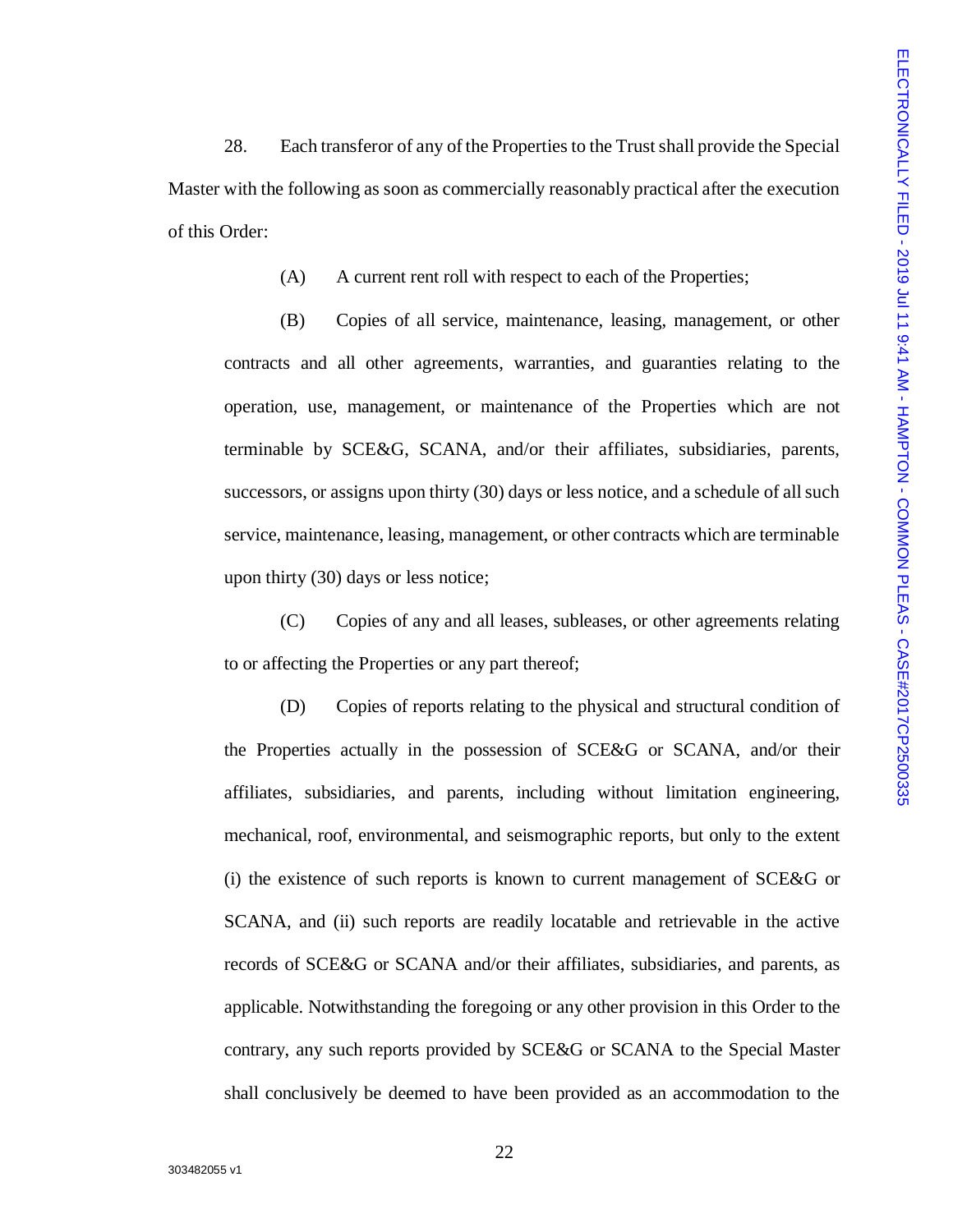Special Master without any warranty or representation as to the accuracy or completeness of such report, and in no event shall any of SCE&G, SCANA, and/or their affiliates, subsidiaries, parents, successors, or assigns have any liability whatsoever for any matter contained in or omitted from any such report, or for the failure of SCE&G or SCANA to identify, locate, or deliver a copy of such report to the Special Master.;

(E) Copies of existing plans, drawings, surveys, plats, or maps of the Properties actually in the possession of SCE&G or SCANA, and/or their affiliates, subsidiaries, and parents, but only to the extent (i) the existence of such plans, drawings, surveys, plats, or maps is known to current management of SCE&G or SCANA and (ii) such plans, drawings, surveys, plats, or maps are readily locatable and retrievable in the active records of SCE&G or SCANA. Notwithstanding the foregoing or any other provision in this Order to the contrary, any such plans, drawings, surveys, plats, or maps provided by SCE&G or SCANA to the Special Master shall conclusively be deemed to have been provided as an accommodation to the Special Master without any warranty or representation as to the accuracy or completeness of such plans, drawings, surveys, plats, or maps, and in no event shall any of SCE&G, SCANA, and/or their affiliates, subsidiaries, parents, successors, or assigns have any liability whatsoever for any matter contained in or omitted from any such plans, drawings, surveys, plats, or maps, or for the failure of SCE&G or SCANA to identify, locate, or deliver a copy of such plans, drawings, surveys, plats, or maps to the Special Master;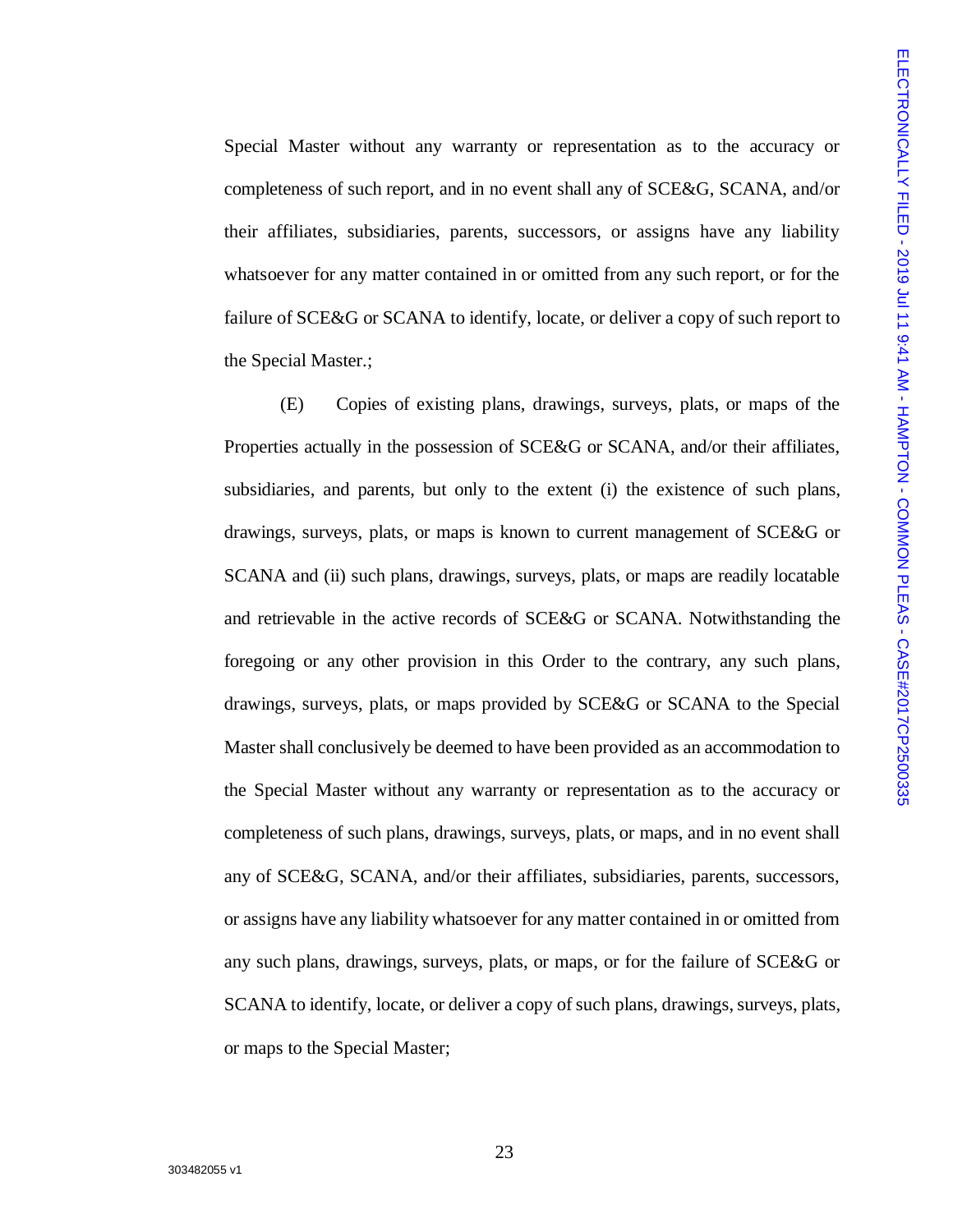(F) Copies of environmental reports, engineering studies, wetland studies, and other reports relating to the Properties, actually in the possession of SCE&G or SCANA, and/or their affiliates, subsidiaries, and parents, but only to the extent (i) the existence of such reports or studies is known to current management of SCE&G or SCANA and (ii) such reports or studies are readily locatable and retrievable in the active records of SCE&G or SCANA. Notwithstanding the foregoing or any other provision in this Order to the contrary, any such reports or studies provided by SCE&G or SCANA to the Special Master shall conclusively be deemed to have been provided as an accommodation to the Special Master without any warranty or representation as to the accuracy or completeness of such reports or studies and in no event shall any of SCE&G, SCANA, and/or their affiliates, subsidiaries, parents, successors, or assigns have any liability whatsoever for any matter contained in or omitted from any such report or study, or for the failure of SCE&G or SCANA to identify, locate, or deliver a copy of such report or study to the Special Master.;

(G) Copies of all existing title insurance policies, of any of the Properties, and all agreements allowing third parties to park, access or otherwise use any of the Properties, actually in the possession or control of transferor;

(H) On request of the Special Master, consents and authorizations allowing contractors, architects, engineers, or similar professionals currently or recently performing work with respect to the Properties to disclose to and discuss with the Special Master the nature, scope, and specifications relating to such work; provided however that in no event shall SCE&G, SCANA, and/or their affiliates,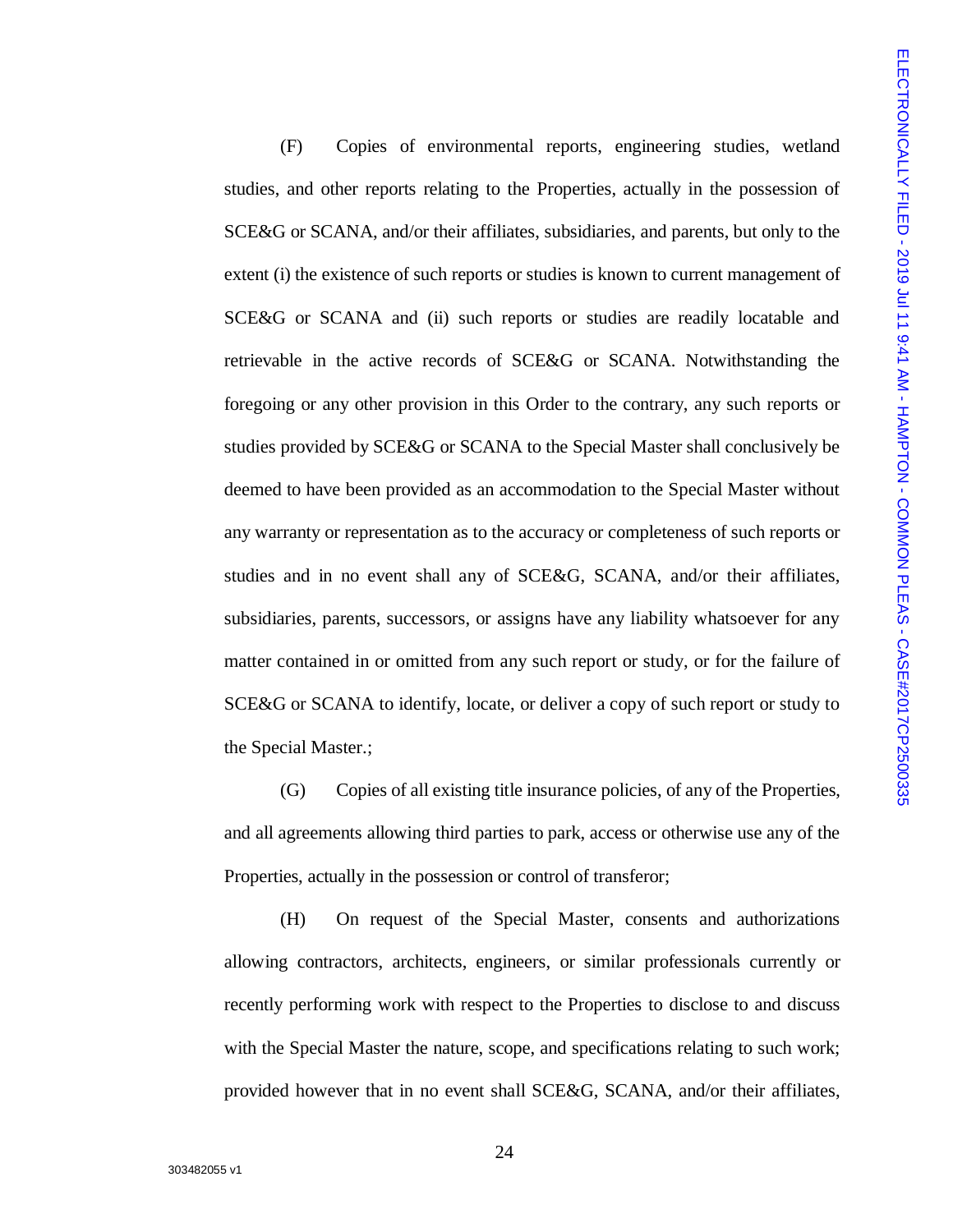subsidiaries, parents, successors, or assigns have any liability whatsoever arising from (i) the failure of any such contractor, architect, engineer, or similar professional to cooperate with or provide the requested information to the Special Master, or from (ii) any errors, omissions, misrepresentations or acts or omissions of any such contractor, architect, engineer, or similar professional;

(I) Copies of any notices of violations of any federal, state, municipal, or other health, fire, building, zoning, safety, environmental protection, or other applicable codes, laws, rules, regulations, or ordinances relating to any of the Properties which are uncured and continuing;

(J) Copies of all fee in lieu of tax agreements relating to the Properties;

(K) Copies of all presently valid, binding and enforceable contracts of sale, and purchase and sale agreements, and similar agreement for the disposition or proposed disposition of any of the Properties; and

(L) The proposed form of limited warranty deed to be executed by each transferor.

29. The sale of any of the Properties by the Special Master hereunder shall be deemed a judicial sale.

#### Sales Procedures

30. At such time as the Special Master has reached an agreement or preliminary agreement with a third-party purchaser for the sale of any of the Properties, the Special Master shall file with the Court a motion for approval and confirmation of sale. The application shall identify the purchaser, the proposed terms of the sale, and the parcel of the Properties to be sold. Each application shall be accompanied by a complete legal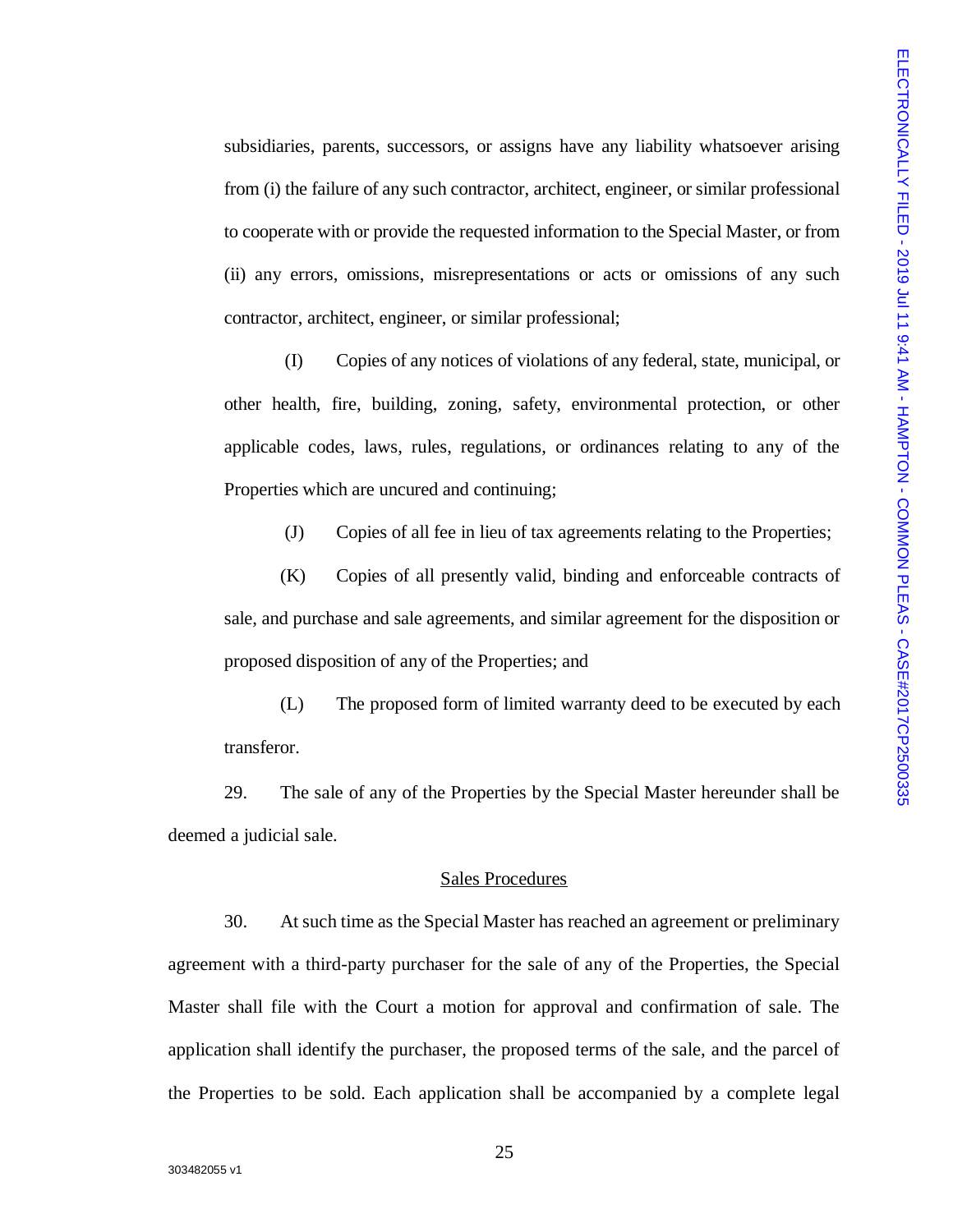description of the parcel to be sold, evidence as to the fair market value of the parcel to be sold, any applicable purchase and sale agreement, letter of intent, or other documents evidencing the terms and conditions of the proposed sale, and a pro forma settlement statement.

31. The Court shall by way of an order approve or disapprove the proposed sale. If approved, the Court shall issue an order (i) finding that the proposed sales price is not less than the fair market value of the property (or, if the proposed sales price is less than fair market value, the reason fair market value cannot be obtained), and (ii) specifically authorizing the consummation of the sale, including without limitation the execution of the deed and related documents by the Special Master to the third-party purchaser. A copy of each order may be filed in the real property records of the County in which the parcel to be sold is located, and each Clerk of Court or Register of Deeds is ordered to duly record and index the same. None of the Properties may be sold without specific, express approval of the Court.

32. Within three business days after the closing of each sale, the Special Master shall pay over to the Claims Administrator the net proceeds of such sale, less any expenses and Holdback Amounts that the Special Master is authorized to deduct from proceeds as set forth above.

# Certain Required Payments; Indemnity of Defendants

33. In addition to other payments provided for in this Order, the following shall be paid by the Special Master out of the corpus of the Trust: (i) disposition and management fees payable to the Special Master as set forth above, (ii) all taxes (including any estimated tax, interest, or penalties) arising with respect to the income earned by the Trust, including,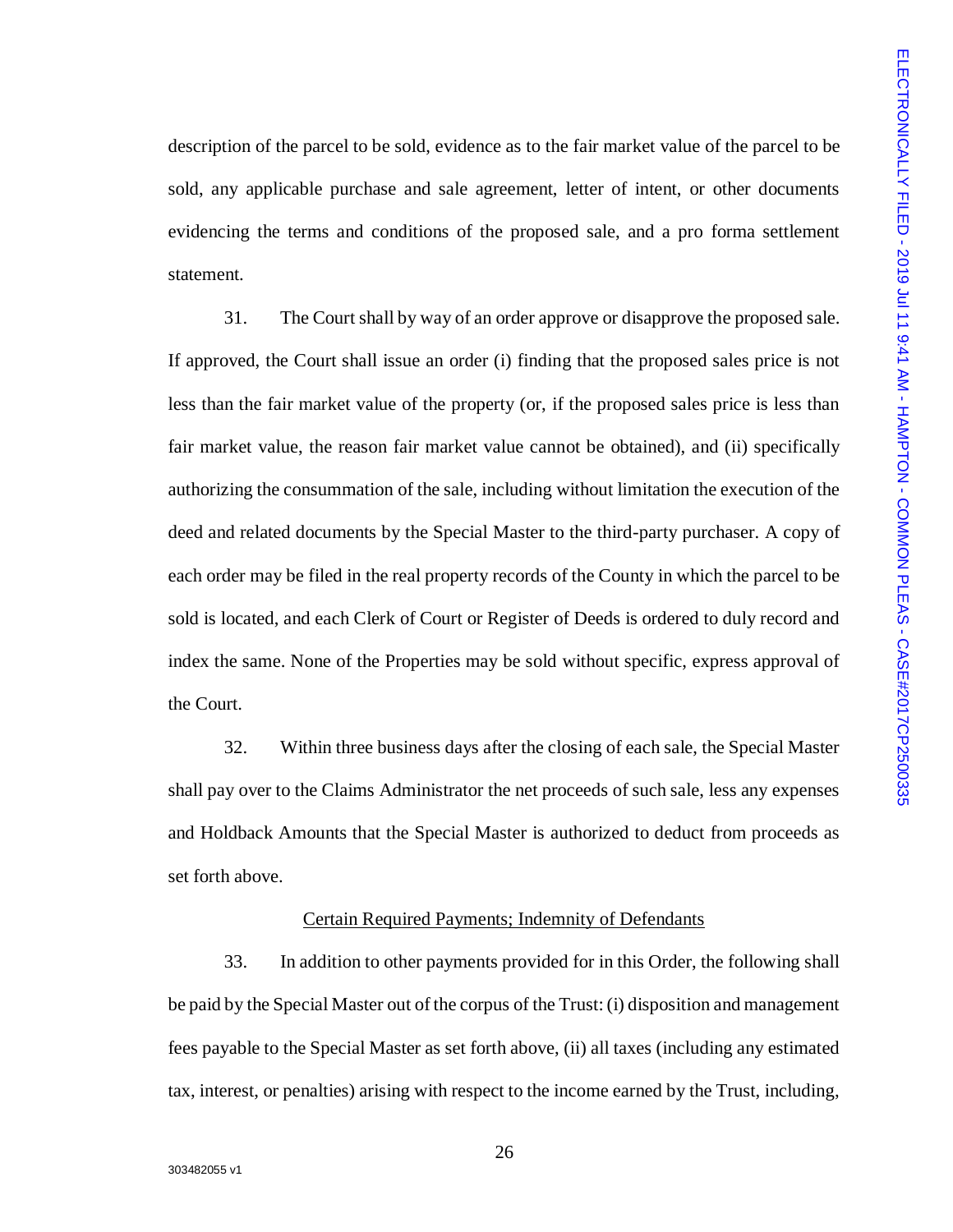without limitation, any taxes or tax detriments that may be imposed upon SCE&G or SCANA or their counsel with respect to any income earned by the Trust for any period during which the Trust does not qualify as a "qualified settlement fund" for federal or state income tax purposes (collectively the "Taxes"); and (iii) all expenses and costs incurred in connection with the operation and implementation of this paragraph, including without limitation expenses of tax attorneys and/or accountants and mailing and distribution costs and expenses relating to filing (or failing to file) the returns described in this paragraph (collectively the "Tax Expenses").

34. In all events, neither SCE&G, SCANA, their affiliates, subsidiaries, parent, successors, and assigns, nor their counsel shall have any liability or responsibility for (i) any action or inaction taken by the Special Master, in that capacity, as Trustee, or otherwise, whether authorized by this Order or not, nor (ii) paying the Taxes or the Tax Expenses. With funds from the Trust, the Special Master shall indemnify and hold harmless SCE&G, SCANA, their affiliates, subsidiaries, parent, successors, and assigns, and their counsel for any action or inaction taken by the Special Master, in that capacity, as Trustee, or otherwise, whether authorized by this Order or not, and for the Taxes and Tax Expenses (including, without limitation, Taxes payable by reason of any such indemnification). Further, Taxes and Tax Expenses shall be treated as, and considered to be, a cost of administration of the Trust and shall timely be paid by the Special Master out of the Trust corpus without prior order from the Court, and the Special Master shall be obligated (notwithstanding anything herein to the contrary) to withhold from distribution to the Claims Administrator any funds necessary to pay such amounts, including the establishment of adequate reserves for any Taxes and Tax Expenses (as well as any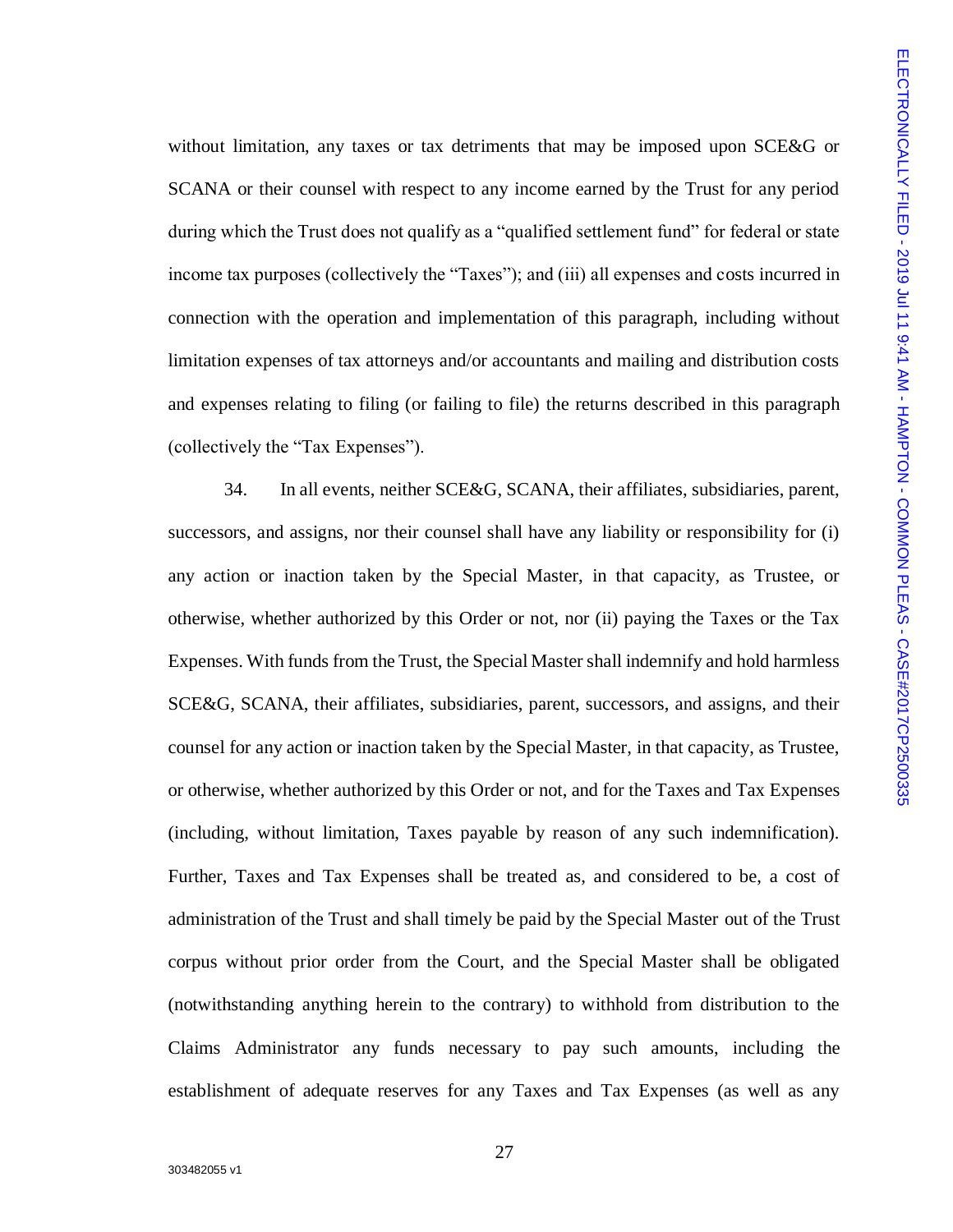amounts that may be required to be withheld under Treas. Reg.  $\S$  1.468 B-2(1)(2)); neither SCE&G nor SCANA nor their counsel are responsible therefore, nor shall they have any liability therefor. The parties agree to cooperate with the Special Master, each other, their tax attorneys, and their accountants to the extent reasonably necessary to carry out the provisions of this paragraph.

35. Jurisdiction over the Special Master, the Trust, the Properties, and the parties shall remain with the Court for the issuance of such further orders and further proceedings as are contemplated hereby or which are otherwise deemed just and proper and in the best interest of the parties and the protection and liquidation of the Properties.

36. The powers granted to the Special Master in this Order shall be in addition to, and not in lieu of, powers vested in special referees and masters generally by applicable law or rule.

37. The Clerk of Court or Register of Deeds, as applicable, of each County in which a parcel of the Properties is located, is hereby directed on request to record a certified copy of this Order in the real property records for such County, and to index this Order under South Carolina Electric & Gas Company and SCANA Corporation, as grantors, and the Special Master, as Trustee, or the Trust, as the case may be, as grantee.

AND IT IS SO ORDERED.

John C. Hayes, III Presiding Judge

, 2019 Rock Hill, South Carolina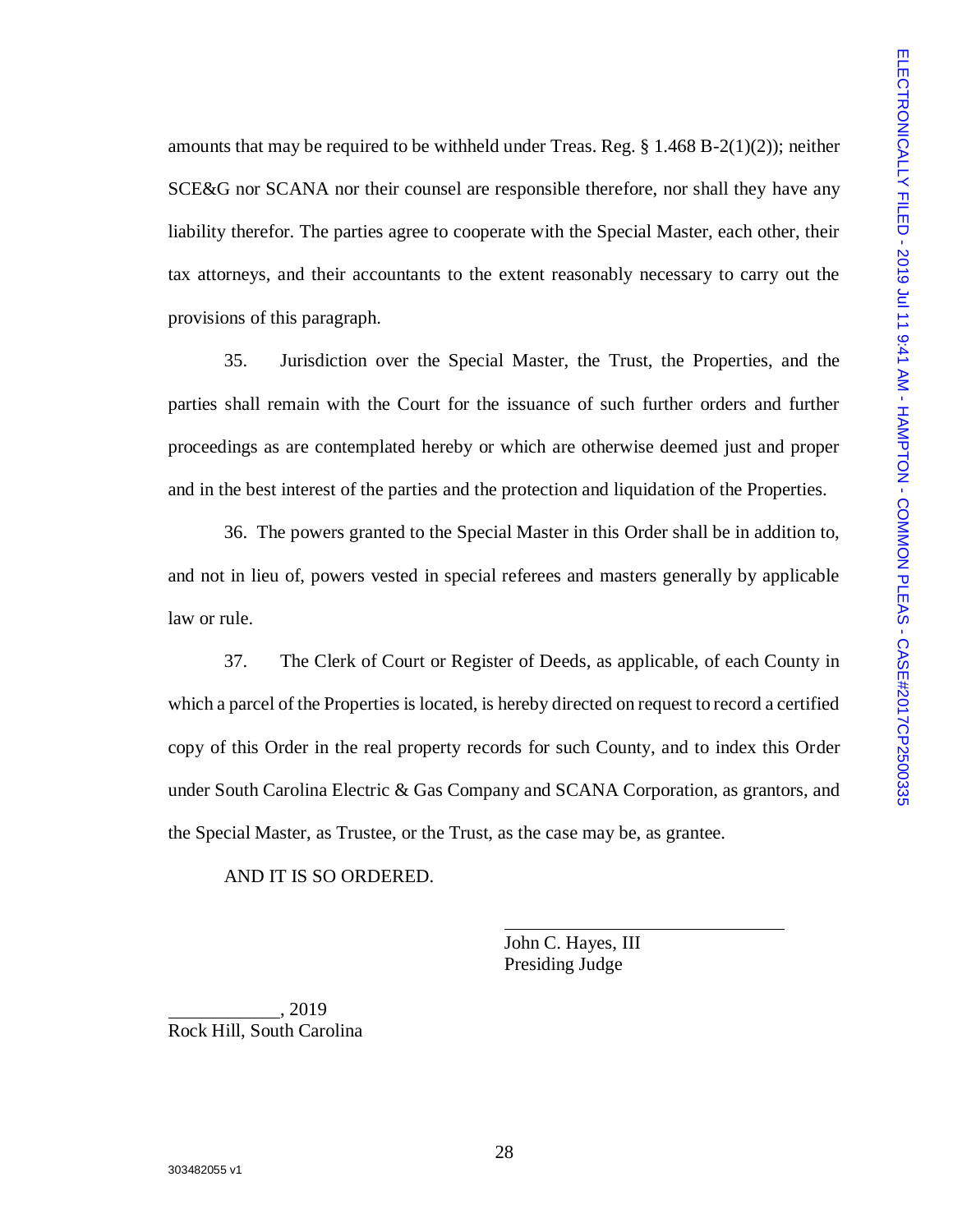# **WE CONSENT:**

s/ *J. Preston Strom, Jr.*

J. Preston Strom, Jr. **STROM LAW FIRM, LLC** 2110 Beltline Boulevard Columbia, SC 29204 Tel: 803 -252 -4800 petestrom@stromlaw.com

Class Counsel

s/ *Steven J. Pugh* Steven J. Pugh **RICHARDSON PLOWDEN & ROBINSON, P.A.** 1900 Barnwell Street [Columbia,](https://www.google.com/maps/dir/1900+Barnwell+St,+Columbia,+SC+29201/@34.014221,-81.0296188,17z/data=!4m8!4m7!1m0!1m5!1m1!1s0x88f8a5289e0c39bd:0x262f0388cdc390b5!2m2!1d-81.027473!2d34.014221) SC 29201 Tel: 803 -771 -4400 [spugh@richardsonplowden.com](mailto:spugh@richardsonplowden.com)

Counsel for South Carolina Electric & Gas Company and SCANA Corporation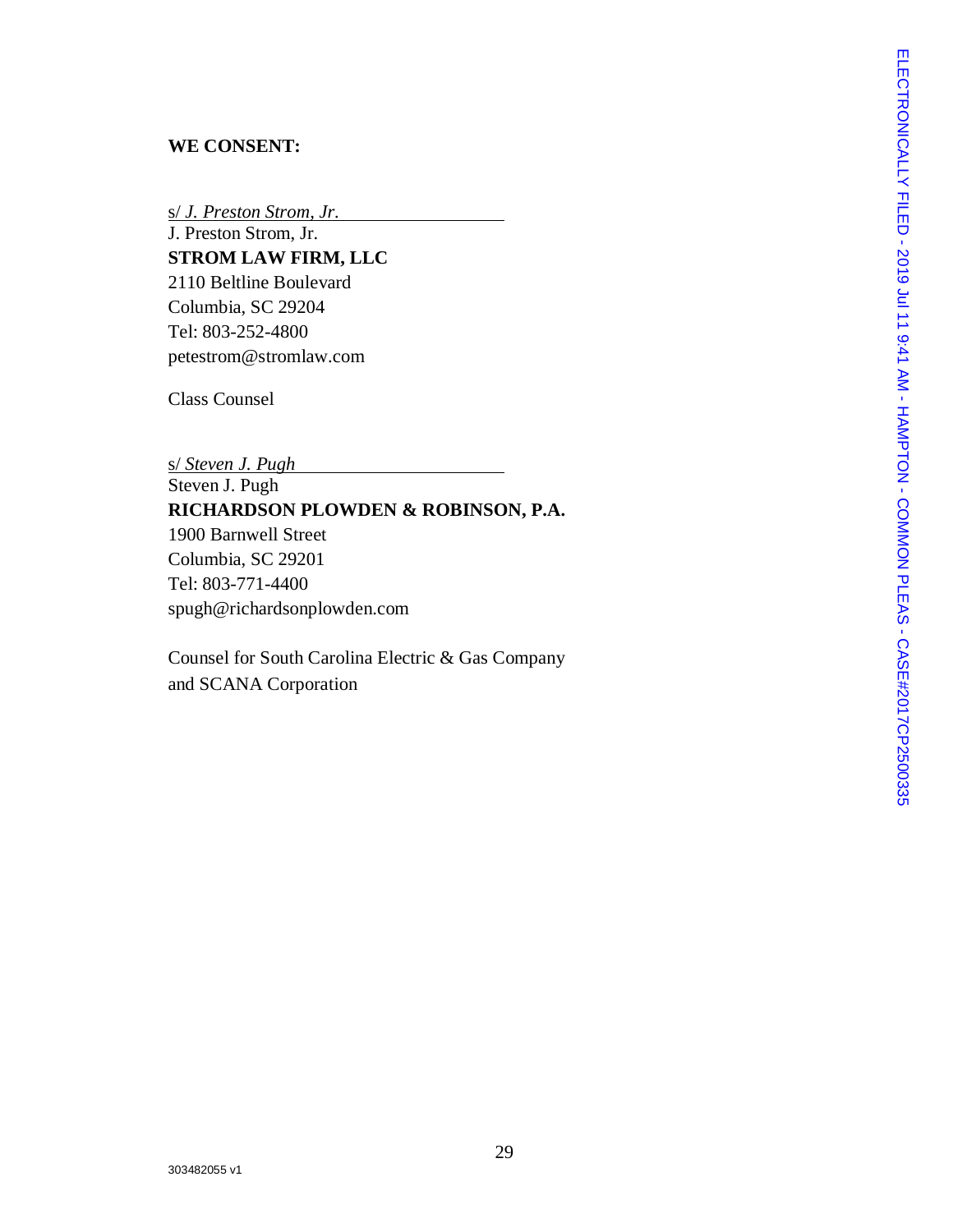# Consent Order Authorizing Creation of a Qualified Settlement Fund Trust, Appointing Special Master, and Authorizing the Sale of Property

# Schedule A

- 1. "Agreement of Sale and Purchase (1031 Exchange Applicable)" between South Carolina Electric & Gas Company, Inc. and FDP Acquisitions, LLC, dated May 9, 2016, "First Amendment to Agreement of Sale and Purchase," dated April 23, 2017, "Second Amendment to Agreement of Sale and Purchase," dated April 1, 2018, "Third Amendment to Agreement of Sale and Purchase," dated September 27, 2018.
- 2. "Agreement of Sale and Purchase (1031 Exchange Applicable)" between South Carolina Electric & Gas Company, Inc. and Paris Acquisitions, LTD, dated May 2016, "First Amendment to Agreement of Sale and Purchase," dated January 26, 2018, "Second Amendment to Agreement of Sale and Purchase," dated July 28, 2018.
- 3. "Exclusive Right to Sell Listing Agreement" between South Carolina Electric & Gas Company and NAI Avant, LLC, dated March 15, 2015, "Listing Renewal Agreement" dated October 31, 2017.
- 4. "Ground Lease Agreement" between South Carolina Electric & Gas Company and Spirit Tower Company, LLC as successor in interest to SCANA Communication, Inc. dated October 15, 2015, "First Amendment of Ground Lease" dated August 4, 2016, "Memorandum of Ground Lease Agreement" recorded in the Register of Deeds in Lease Book 17972 at Page 17E, "Memorandum of First Amendment of Ground Lease Agreement" recorded in the Register of Deeds in Lease Book 18577 at Page 191.
- 5. "Sign Location Lease" between South Carolina Electric and Gas Company and The Lamar Companies, dated May 10, 2018.
- 6. "Sign Location Lease" between South Carolina Electric and Gas Company and The Lamar Companies, dated May 10, 2018.
- 7. "Exclusive Right to Sell Listing Agreement" between South Carolina Electric & Gas Company and NAI Avant, LLC, dated March 2, 2018, for property consisting of approximately 10.89 acres on Lincreek Drive.
- 8. "Agreement of Sale and Purchase (1031 Exchange Applicable)" between South Carolina Electric & Gas Company, Inc. and LandTech Holdings with an effective date of March 5, 2019, for property consisting of approximately 10.89 acres on Lincreek Drive.
- 9. "Timber Sale Contract" between South Carolina Electric & Gas Company and Caw Caw Land & Timber, LLC, dated July 24, 2018 for Pleasant Grove, Featherbed, Bradlu tracts and more particularly described in the timber contract.